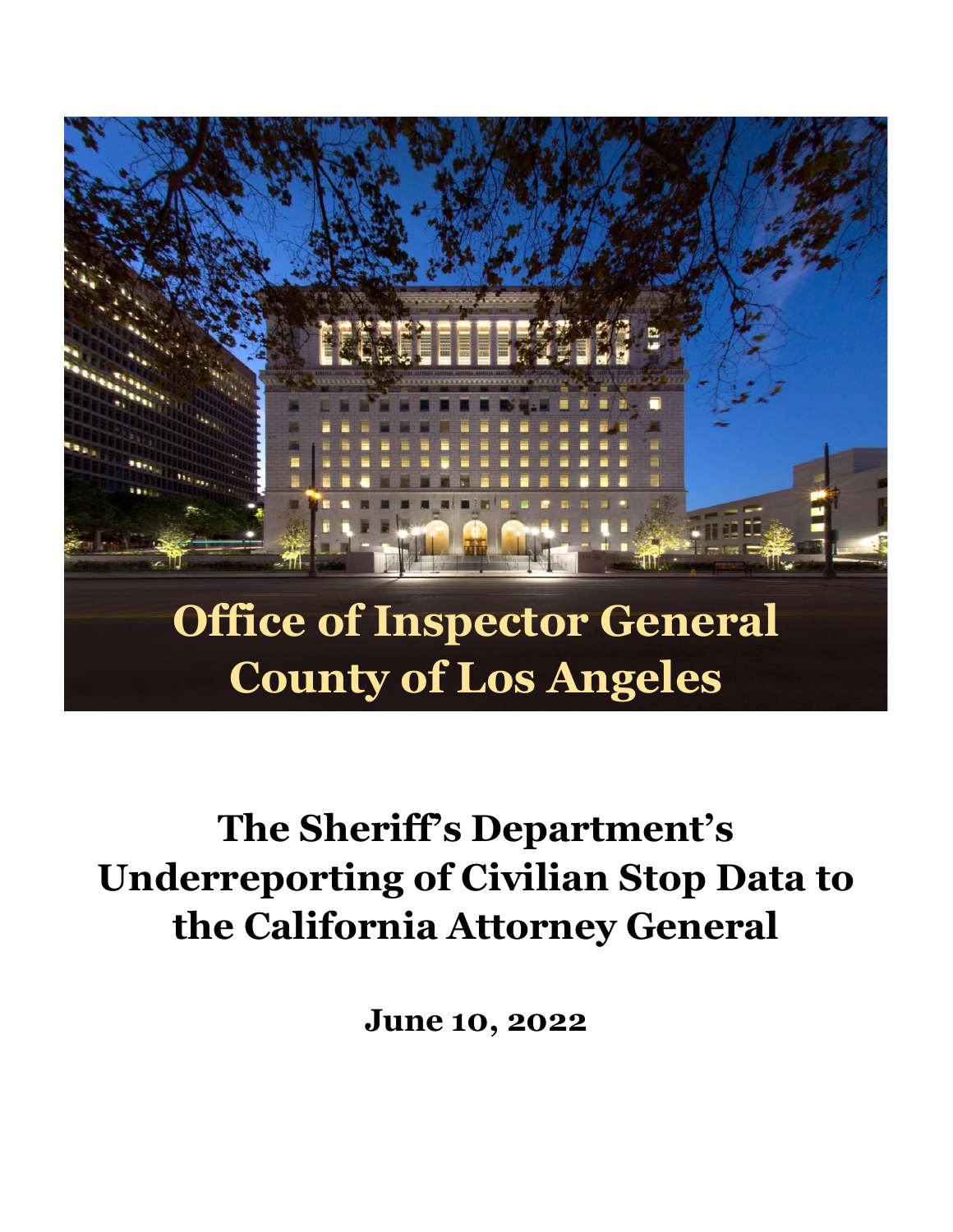## Table of Contents

| Number of Monthly Stops: the SACR System Reported 50,731 Fewer Observation-Based     |  |
|--------------------------------------------------------------------------------------|--|
| Stops by Race: The SACR System Underreported Stops of Hispanic People by 33,531 in   |  |
| Stops by Unit: Patrol Stations Accounted for Most of the Differences Between the CAD |  |
| Other Differences in Data Totals between the CAD and SACR Systems 15                 |  |
|                                                                                      |  |
|                                                                                      |  |
|                                                                                      |  |
| Risk Management Forum Data Compared to SACR Data: The SACR System                    |  |
|                                                                                      |  |
|                                                                                      |  |
|                                                                                      |  |
| Sheriff's Departmental Acknowledgement of RIPA Non-Compliance 19                     |  |
|                                                                                      |  |
|                                                                                      |  |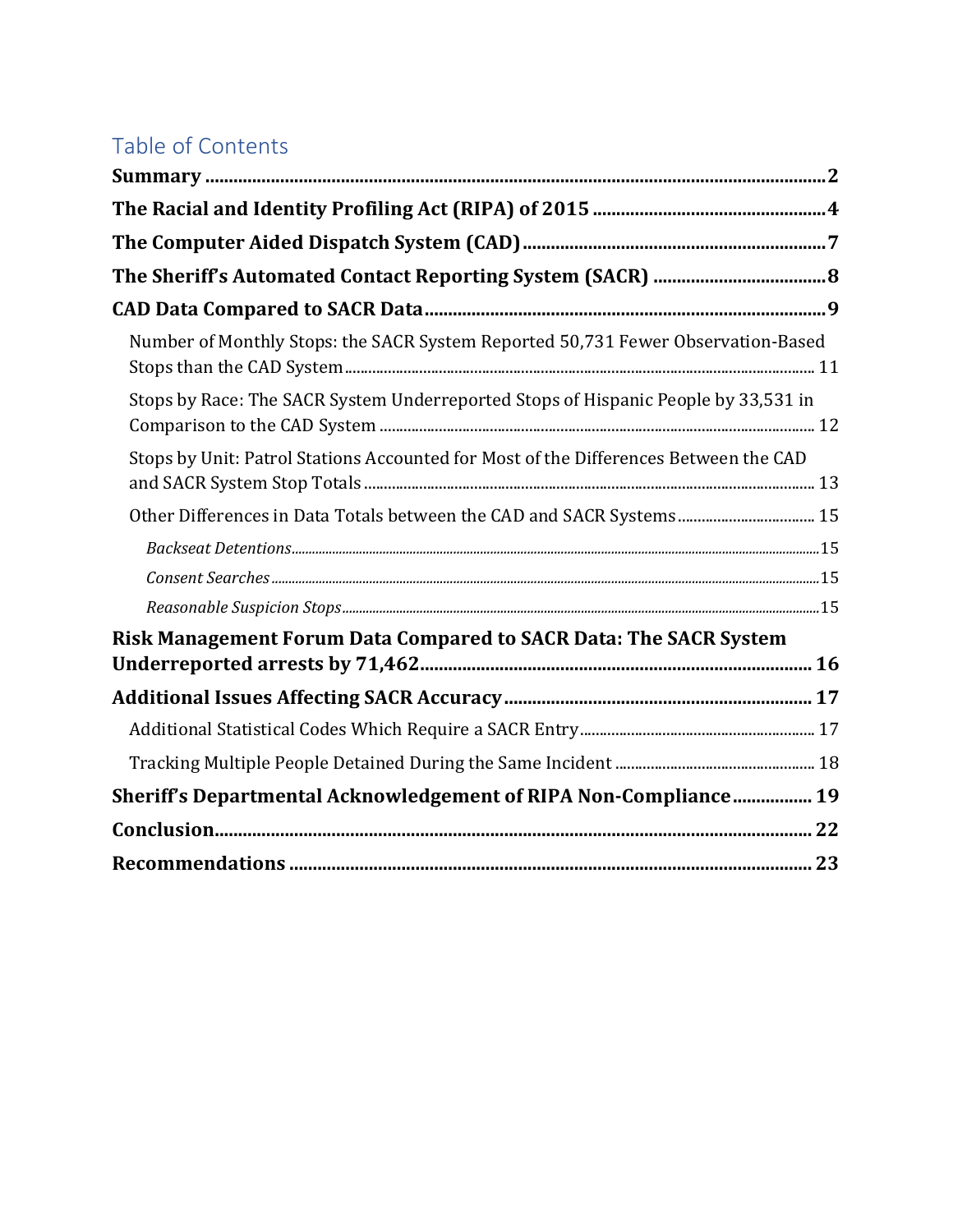#### <span id="page-2-0"></span>**SUMMARY**

Pursuant to the Racial and Identity Profiling Act (RIPA) of 2015, [1](#page-2-1) the Los Angeles County Sheriff's Department (Sheriff's Department) is required to report annually to the California Attorney General the perceived race/ethnicity, gender, and approximate age of the people Sheriff's Department deputies detain, search, or arrest.

Sheriff's Department compliance with RIPA has been hampered by its outdated computer system. The Computer Aided Dispatch System (CAD) is the Sheriff's Department's primary data system for tracking patrol-related contacts with the public. The CAD system was developed in the 1980s and runs on technology which is nearly four decades old and cannot be updated to track the additional data points mandated by RIPA. As a result, the Sheriff's Department created the Sheriff's Automated Contact Reporting System (SACR), which is a completely separate data tracking system, to track RIPA data. Unfortunately, the two data systems are unable to interface with each other, forcing Sheriff's Department deputies to enter data into the CAD system and then separately enter duplicative data into the SACR system.

The Office of Inspector General monitored the implementation of the SACR system. The Office of Inspector General was concerned that requiring deputies to enter information into two separate data systems could result in a lack of compliance with RIPA mandates. To investigate this concern, the Office of Inspector General requested CAD system data for **all civilian contacts** that would have required a subsequent entry into the SACR system for the period of July 1, 2018, through June 30, 2019. In response to our request, the Sheriff's Department provided a **limited set of CAD data**, consisting of 281,345 civilian stops resulting from deputy observations and 5,667 stops resulting from calls for service.

The Office of Inspector General then downloaded publicly available civilian stop data from the SACR system for the time-period of July 1, 2018, through June 30, 2019. In addition, the Office of Inspector General reviewed Risk Management Forum<sup>2</sup> statistics regarding arrests over that time-period. The Office of Inspector General then compared

<span id="page-2-1"></span><sup>1</sup> *See*, Assembly Bill 953: The Racial and Identity Profiling Act of 2015 (2015) at

[https://leginfo.legislature.ca.gov/faces/billTextClient.xhtml?bill\\_id=201520160AB953](https://leginfo.legislature.ca.gov/faces/billTextClient.xhtml?bill_id=201520160AB953) (Accessed December 28, 2021). RIPA added sections relating to data collection and racial profiling training to Government Code section 12525.5 and Penal Code sections 13012 and 13519.4. RIPA required the Los Angeles County Sheriff's Department to begin reporting data by April 1, 2019. California Government Code section 12525.5(a)(2).

<span id="page-2-2"></span><sup>&</sup>lt;sup>2</sup> The Risk Management Forum is an internal risk management process where the Sheriff's Department executives and captains from each station/division meet twice a year to review incident statistics, including but not limited to: calls for service; observations; uses of force; arrests; administrative investigations; complaints; pursuits and other statistics.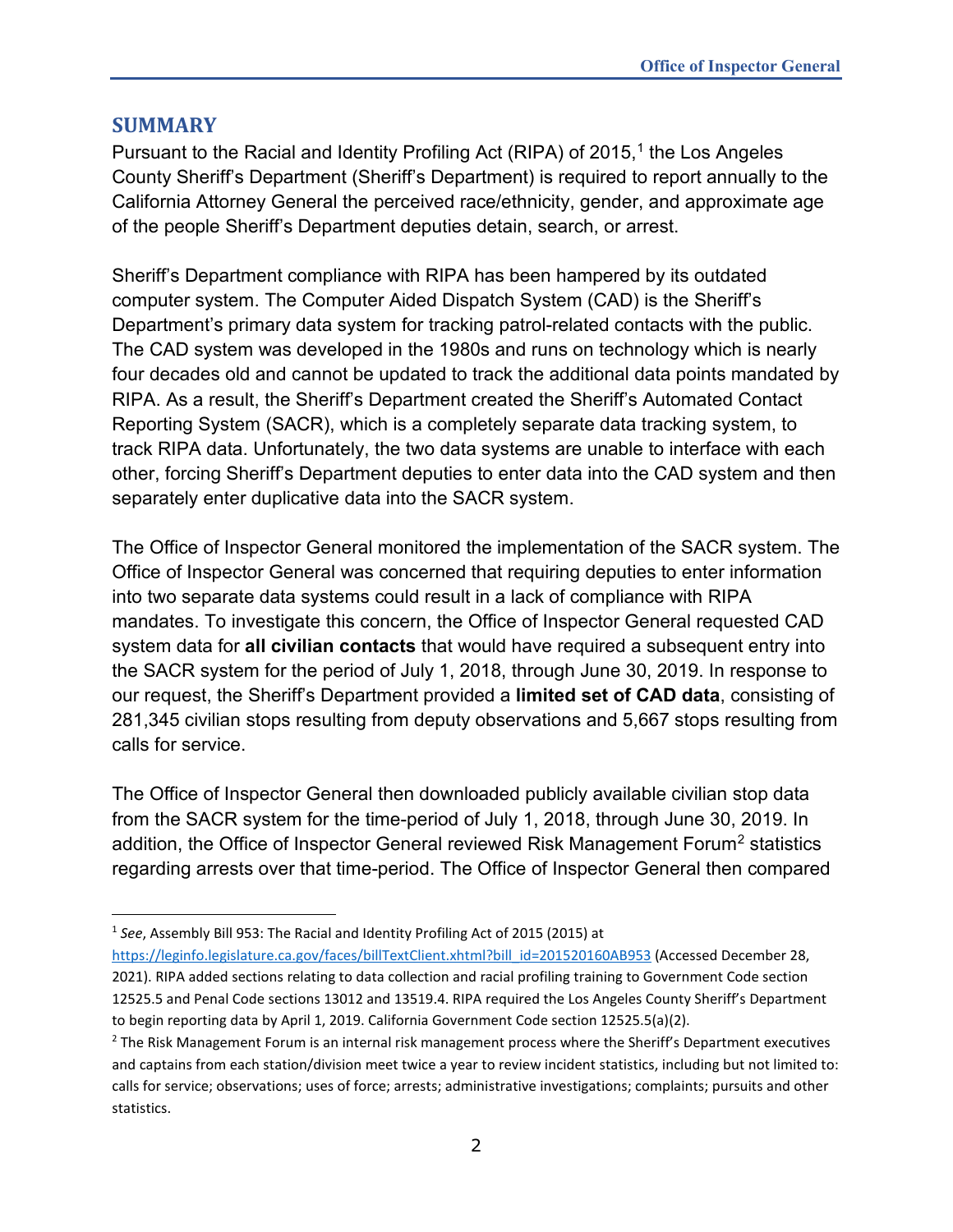the CAD system data and the Risk Management Forum statistics to the SACR system data.

Compared to the CAD system data, the Office of Inspector General found the SACR system underreported **observation-based stops by** at least **50,731**. [3](#page-3-0) The variances in observation stop totals occurred mainly in the Sheriff's Department's patrol divisions. However, these variances were not concentrated in any one particular patrol division, which indicates the practice of not entering data into the SACR system may be pervasive and widespread throughout all of the Sheriff's Department's patrol divisions. In addition, the Office of Inspector General found significant differences between CAD system and SACR system totals relating to backseat detentions, consent searches, and reasonable suspicion stops. Moreover, the Office of Inspector General identified issues regarding CAD system clearance codes and the CAD system's inability to record stops involving multiple detainees that might result in further underreporting of RIPA data.<sup>[4](#page-3-1)</sup> In comparison to Risk Management Forum statistics, the Office of Inspector General found the SACR system underreported arrests by at least **71,462**.

This is not the first time the Office of Inspector General has reported on Sheriff's Department data recording and reporting issues. [5](#page-3-2) What makes the data issues discussed in this report of critical concern are that: (1) state law mandates the Sheriff's Department report this RIPA data accurately to the California Attorney General and (2) the Sheriff's Department has been aware of inaccuracies in the SACR system and has not implemented sustainable changes to rectify these inaccuracies or placed any

<span id="page-3-1"></span><span id="page-3-0"></span><sup>&</sup>lt;sup>3</sup> As defined by the Sheriff's Department's [Manual of Policy and Procedures section 5-09/520.25,](http://pars.lasd.org/Viewer/Manuals/12285/Content/12497?showHistorical=True) observation stops are any "significant public contacts and activities" which a patrol deputy self-initiated and were not from a call for service. These types of significant public contacts and activities are entered into the CAD system as an "OBS" or observation. For this review, the Sheriff's Department provided data for pedestrian, bicycle and vehicle stops. <sup>4</sup> The Office of Inspector General found there were more calls for service entered into the SACR system than into the CAD system. The Sheriff's Department provided CAD data on 5,667 stops resulting from calls for service. However, the SACR system recorded a far greater number of stops resulting from calls for service -- 20,989 stops. This variance suggests the Sheriff's Department may not have provided the Office of Inspector General with a complete CAD data set for calls for service. Due to this variance and to avoid making conclusions using incomplete data, the Office of Inspector General refrained from comparing CAD system and SACR system totals for stops resulting from calls for service. We confined our analysis of the Sheriff's Department-provided CAD system data to stops resulting from deputy observations. However, we also identified Risk Management Forum statistics as another source of CAD system-based data for general totals of arrests, observations, and calls for service handled by the Sheriff's Department.

<span id="page-3-2"></span><sup>5</sup> *See* Max Huntsman Memorandum to the Board of Supervisors, July 24, 2018, ["Report Back on the Sheriff's](https://assets-us-01.kc-usercontent.com/0234f496-d2b7-00b6-17a4-b43e949b70a2/6d7dcf89-2153-4179-ae46-ac6d51fcb8a1/Data%20Collection%20Response%20Memo%20to%20BOS.pdf)  [Department's Plan to Upgrade the Data Systems Used to Track Jail Violence,"](https://assets-us-01.kc-usercontent.com/0234f496-d2b7-00b6-17a4-b43e949b70a2/6d7dcf89-2153-4179-ae46-ac6d51fcb8a1/Data%20Collection%20Response%20Memo%20to%20BOS.pdf) and Office of Inspector General's July 2017 report, ["A Review of the Jail Violence Tracking and Reporting Procedures of the Los](https://assets-us-01.kc-usercontent.com/0234f496-d2b7-00b6-17a4-b43e949b70a2/c6b5e350-36b4-4252-b489-84c9fd1c5bd3/A%20Review%20of%20the%20Jail%20Violence%20Tracking%20and%20Reporting%20Procedures%20of%20the%20Los%20Angeles%20County%20Sheriffs%20Department.pdf) Angeles County Sheriff's [Department."](https://assets-us-01.kc-usercontent.com/0234f496-d2b7-00b6-17a4-b43e949b70a2/c6b5e350-36b4-4252-b489-84c9fd1c5bd3/A%20Review%20of%20the%20Jail%20Violence%20Tracking%20and%20Reporting%20Procedures%20of%20the%20Los%20Angeles%20County%20Sheriffs%20Department.pdf)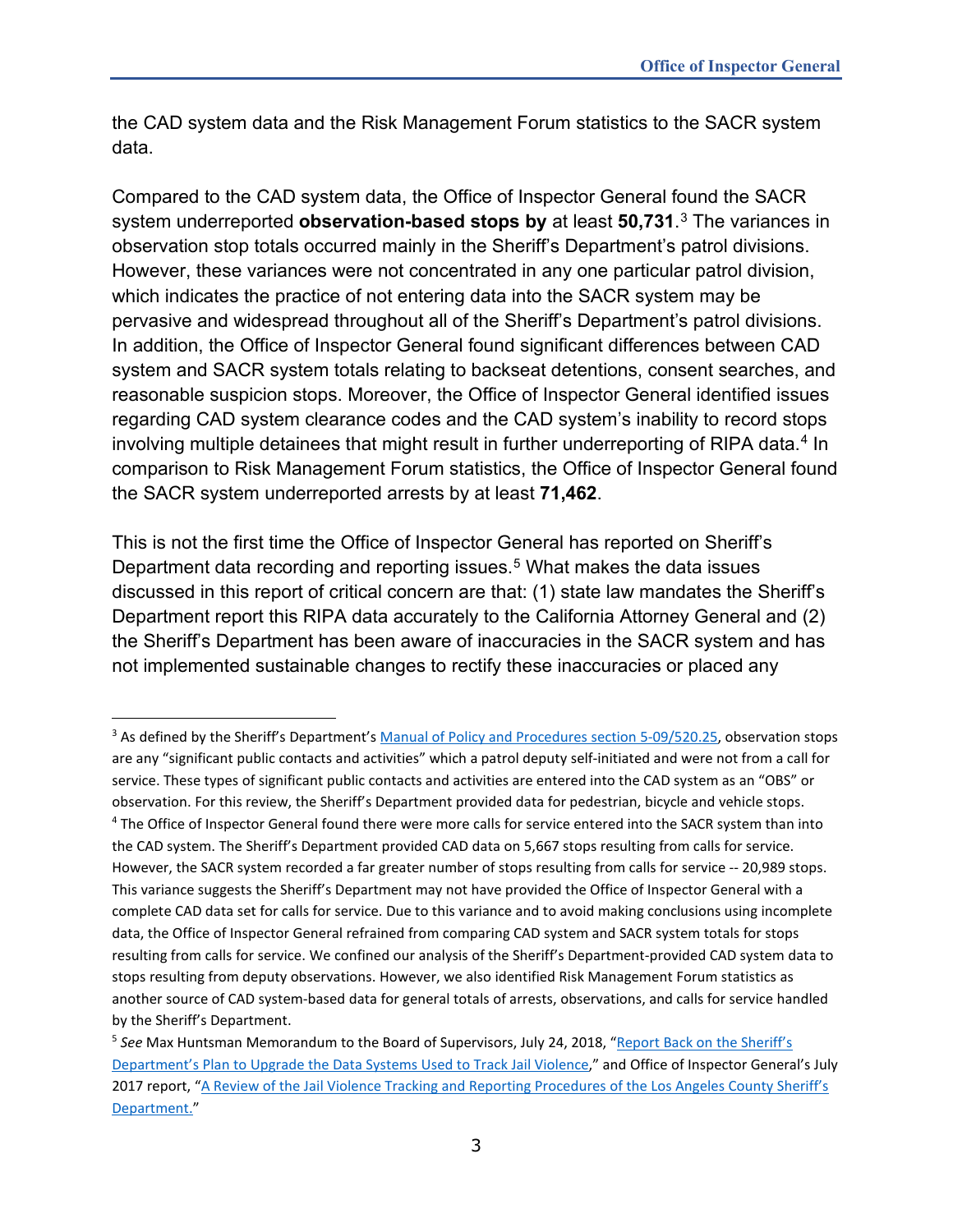cautionary wording and/or caveats on the data to inform the reader that such inaccuracies exist.

In December 2020, the Office of Inspector General contacted Sheriff's Department representatives and expressed concerns over the accuracy of SACR system data. Sheriff's Department representatives acknowledged there were issues in the SACR system data and assured the Office of Inspector General steps would be taken to prevent future misreporting of stop data to the State of California.

Approximately a year later, in December 2021, the Office of Inspector General staff again met with Sheriff's Department representatives to reiterate concerns about the accuracy of the SACR data reported to the California Attorney General pursuant to RIPA. Sheriff's Department representatives again conceded the Sheriff's Department was not in compliance with RIPA requirements. Moreover, the Sheriff's Department reported it had been unable to implement its plan to create a system to reconcile CAD and SACR system totals due in large part to their outdated CAD system. As a result, the Sheriff's Department still has not implemented a process to audit SACR system data and verify its accuracy.

Even without a full audit of the two data systems, the Office of Inspector General's review of CAD system and SACR system data found that the Sheriff's Department significantly underreported the number of its civilian stops and arrests in the SACR system by comparing the number of the arrests in the SACR system to the number of arrests in the CAD system. What is most alarming is the size of the discrepancies between the two systems, with observed differences in the thousands. The Office of Inspector General infers the primary drivers fueling these discrepancies between the two data sets are that deputies are failing to enter civilian stop data into the SACR system after entering it into the CAD system and supervisors are not identifying the discrepancies when they occur. At the end of this report, the Office of Inspector General provides several recommendations aimed at improving the accuracy of the SACR system data.

### <span id="page-4-0"></span>**THE RACIAL AND IDENTITY PROFILING ACT (RIPA) OF 2015**

On October 3, 2015, the Racial and Identity Profiling Act  $(RIPA)^6$  $(RIPA)^6$  was signed into law in an effort to eliminate "racial or identity profiling" by peace officers. RIPA defines "racial or identity profiling" as:

<span id="page-4-1"></span><sup>6</sup> Assembly Bill 953: The Racial and Identity Profiling Act of 2015 (2015) at [https://leginfo.legislature.ca.gov/faces/billTextClient.xhtml?bill\\_id=201520160AB953](https://leginfo.legislature.ca.gov/faces/billTextClient.xhtml?bill_id=201520160AB953) (Accessed December 28,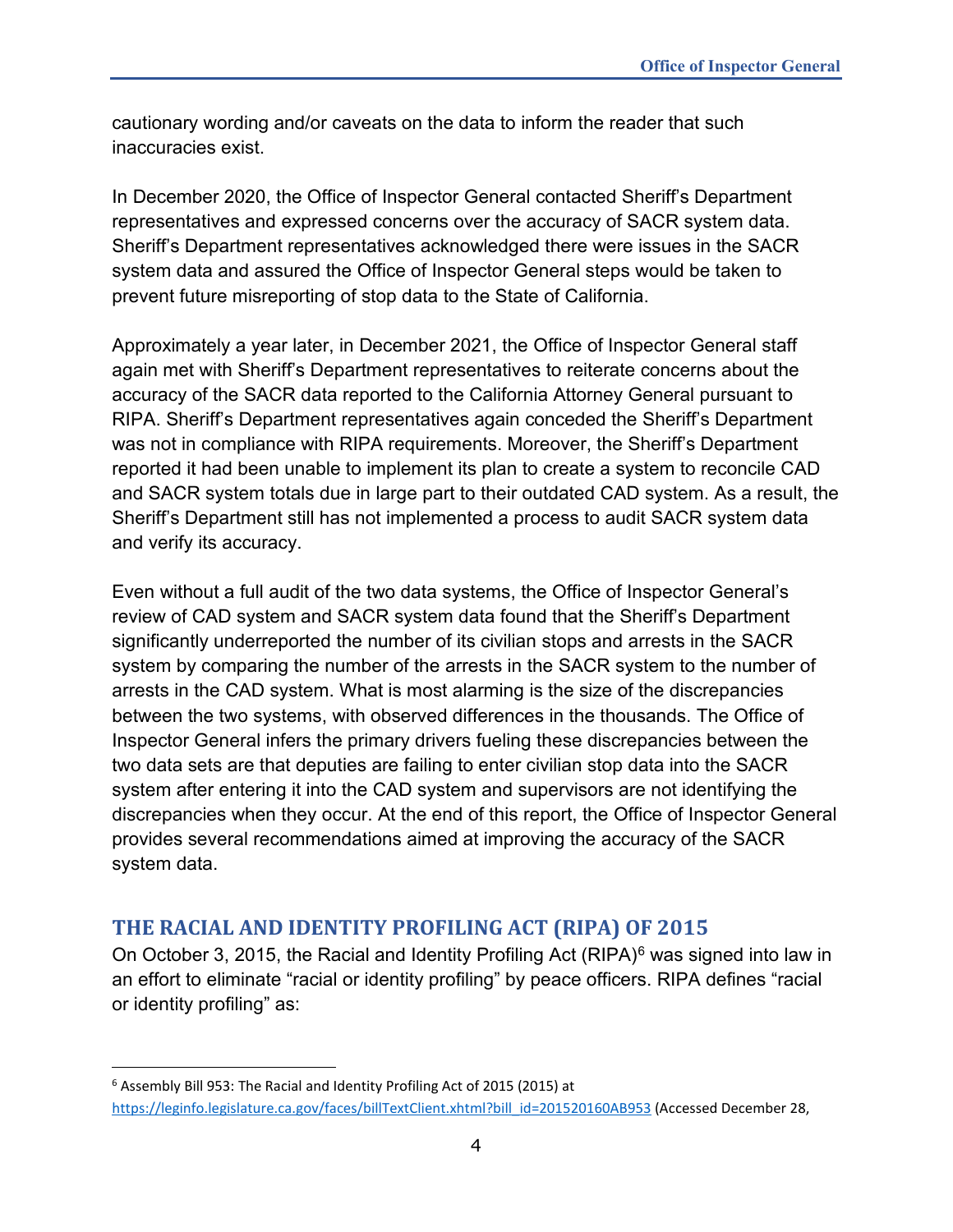[T]he consideration of, or reliance on, to any degree, actual or perceived race, color, ethnicity, national origin, age, religion, gender identity or expression, sexual orientation, or mental or physical disability in deciding which persons to subject to a stop or in deciding upon the scope or substance of law enforcement activities following a stop, except that an officer may consider or rely on characteristics listed in a specific suspect description. The activities include, but are not limited to, traffic or pedestrian stops, or actions during a stop, such as asking questions, frisks, consensual and nonconsensual searches of a person or any property, seizing any property, removing vehicle occupants during a traffic stop, issuing a citation, and making an arrest.[7](#page-5-0)

California Assembly member Shirley Weber introduced RIPA as Assembly Bill 953 (AB 953). Assembly member Weber stated this legislation was intended to:

[C]onfront some ugly truths about the persistence of racial bias in law enforcement. One of our best defenses is information. Currently, this information on these incidents isn't provided publicly in a comprehensive way. The goal of AB 953 is to rectify that. $8$ 

Prior to the passage of RIPA, the State of California did not collect, analyze, or make available state-wide information about police stops, searches or arrests. With the passage of RIPA, law enforcement agencies are now required to report the perceived race or ethnicity, gender, and approximate age of the people they stopped, searched, or arrested. RIPA further mandated the California Attorney General to establish a Racial and Identity Profiling Advisory Board (RIPA Board), whose mission would be to eliminate racial and identity profiling in law enforcement.

The RIPA Board is tasked "to investigate and analyze state and local law enforcement agencies' racial and identity profiling policies and practices across geographic areas in California, receive data and policies regarding law enforcement stops from all law

<sup>2021).</sup> This legislation added sections relating to data collection and racial profiling training to Government Code section 12525.5 and Penal Code sections 13012 and 13519.4.

<span id="page-5-0"></span><sup>7</sup> *See* RIPA as codified at Penal Code section 13519.4(e).

<span id="page-5-1"></span><sup>8</sup> American Civil Liberties Union, "Breaking: Racial Profiling Bill Heads to California Senate," ACLU, June 3, 2015. <https://www.aclusocal.org/en/press-releases/breaking-racial-profiling-bill-heads-california-senate> (Accessed December 28, 2021).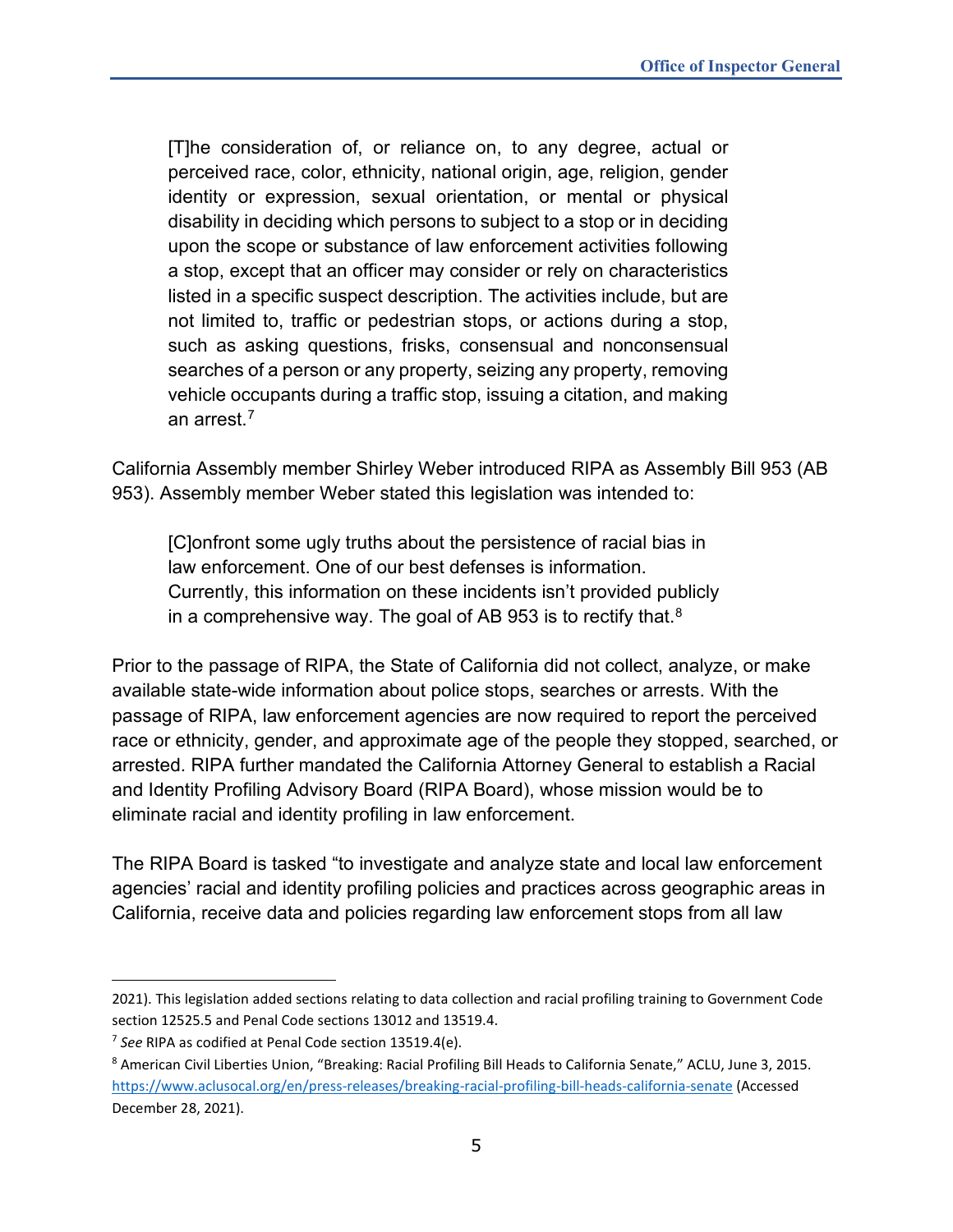enforcement entities within California, and provide annual reports regarding the stops.["9](#page-6-0) Law enforcement agencies are required to provide the RIPA Board with an annual report detailing the following information for each civilian stop<sup>[10](#page-6-1)</sup> conducted:

- (1) The time, date, and location of the stop.
- (2) The reason for the stop.
- (3) The result of the stop, such as, no action, warning, citation, property seizure, or arrest.
- (4) If a warning or citation was issued, the warning provided, or violation cited.
- (5) If an arrest was made, the offense charged.
- (6) The perceived race or ethnicity, gender, and approximate age of the person stopped, provided that the identification of these characteristics shall be based on the observation and perception of the peace officer making the stop, and the information shall not be requested from the person stopped. For motor vehicle stops, this paragraph only applies to the driver, unless any actions specified under paragraph (7) apply in relation to a passenger, in which case the characteristics specified in this paragraph shall also be reported for him or her.
- (7) Actions taken by the peace officer during the stop, including, but not limited to the following:
	- (A) Whether the peace officer asked for consent to search the person, and, if so, whether consent was provided.
	- (B) Whether the peace officer searched the person or any property, and, if so, the basis for the search and the type of contraband or evidence discovered, if any.
	- (C) Whether the peace officer seized any property and, if so, the type of property that was seized and the basis for seizing the property.<sup>[11](#page-6-2)</sup>

In order to "address the pernicious practice of racial or identity profiling,"<sup>[12](#page-6-3)</sup> RIPA further mandated the Commission on Peace Officer Standards and Training to develop and disseminate guidelines and training for all peace officers in California on the racial and cultural differences among the residents of this state. RIPA states this training should emphasize "understanding and respect for racial, identity, and cultural differences, and development of effective, noncombative methods of carrying out law enforcement duties in a diverse racial, identity, and cultural environment."[13](#page-6-4)

<span id="page-6-0"></span><sup>9</sup> *Ibid.*

<span id="page-6-1"></span><sup>&</sup>lt;sup>10</sup> A stop is defined in California Code of Regulations 999.224 (a)(14) as "any detention by a peace officer or a person or any peace officer interaction with a person in which the officer conducts a search, as defined in these regulations."

<span id="page-6-2"></span><sup>11</sup> *See* Government Code section 12525.5(2)(b).

<span id="page-6-3"></span><sup>12</sup> *See* California Penal Code section 13519.4(d)(5).

<span id="page-6-4"></span><sup>13</sup> *See* California Penal Code section 13519.4(a).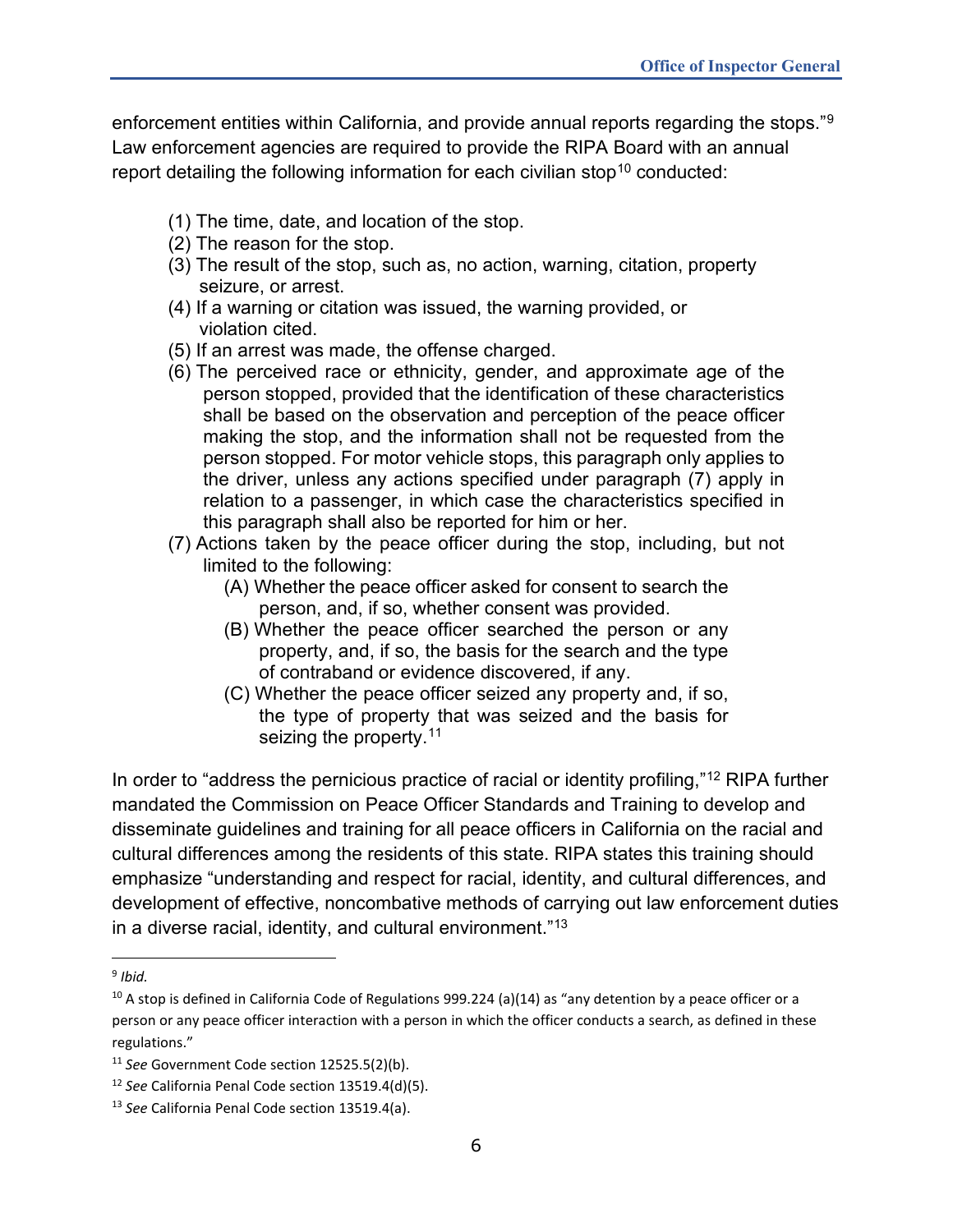In September 2017, the California Department of Justice implemented regulations governing RIPA compliance.<sup>14</sup> These regulations required the Sheriff's Department to begin collecting data as of July 2018 and report that data to the RIPA Board by April 1, 2019. In 2019, the Sheriff's Department sent its first collection of RIPA data to the Attorney General, covering the time-period of January 1, 2018 through December 31, 2018. The RIPA Board took and incorporated the Sheriff's Department's data into its 2020 Annual Report.<sup>[15](#page-7-2)</sup> As of the writing of this report, there is no mention of any SACR accuracy issues on the Sheriff's Department's website, which publishes this data.[16](#page-7-3)

## <span id="page-7-0"></span>**THE COMPUTER AIDED DISPATCH SYSTEM (CAD)**

The Sheriff's Department's primary data system for tracking patrol-related contacts with the public is the Computer Aided Dispatch System  $(CAD)$ .<sup>[17](#page-7-4)</sup> The CAD system was developed and implemented in the late 1980's. The CAD system is linked to Sheriff's Department dispatch centers, which assign deputies to respond to calls for service. Deputies also use the CAD system to log their actions or observations such as traffic, pedestrian, and bicycle stops.

Although the Sheriff's Department is aware of the deficiencies in the CAD system, it has not upgraded the CAD system current with new technologies. Due to the age of the system, it is unable to be upgraded to implement new functions or to facilitate information transfer/connectivity with newer data systems. According to Sheriff's Department representatives, replacing the CAD system would require several million dollars and a substantial staffing commitment.

<span id="page-7-2"></span><sup>15</sup> Racial and Identity Profiling Board, "2020 Annual Report," California Attorney General's Office,

[https://oag.ca.gov/sites/all/files/agweb/pdfs/ripa/ripa-board-report-2020.pdf;](https://oag.ca.gov/sites/all/files/agweb/pdfs/ripa/ripa-board-report-2020.pdf) and Racial and Identity Profiling Board, "2021 Annual Report," California Attorney General's Office,

[https://oag.ca.gov/sites/all/files/agweb/pdfs/ripa/ripa-board-report-2021.pdf.](https://oag.ca.gov/sites/all/files/agweb/pdfs/ripa/ripa-board-report-2021.pdf)

<span id="page-7-1"></span><sup>14</sup> *See* "Stop Data Regulations, California Racial and Identity Profiling Act of 2015 (AB953)," California Attorney General's Office, accessed January 29, 2021. [https://oag.ca.gov/ab953/regulations.](https://oag.ca.gov/ab953/regulations)

<span id="page-7-3"></span><sup>16</sup> *See* Assembly Bill 953 – The Racial and Identity Profiling Act of 2015, Sheriff's Automated Contact Reporting (SACR) System a[t https://lasd.org/SACR\\_opendata.html](https://lasd.org/SACR_opendata.html) (Accessed January 18, 2022).

<span id="page-7-4"></span><sup>&</sup>lt;sup>17</sup> The Sheriff's Department's Manual of Policy and Procedure 5-09/520.25 requires deputies enter into the CAD system: "all significant public contacts and activity shall be appropriately logged…and shall contain only accurate information including, but not limited to, the race of each individual detained or searched, the result of the stop, and the date, time, and location of the stop." The Manual of Policy and Procedure 5-09/520.25 defines significant contacts and activity as: calls for service; self-initiated activity which results in arrest or citation; self-initiated activity which is enforcement/investigative in nature but does not result in arrest or citation; and/or self-initiated activity which is not enforcement/investigation in nature but results in Sheriff's Department personnel taking constructive action, i.e., requesting a tow truck for a stranded motorist.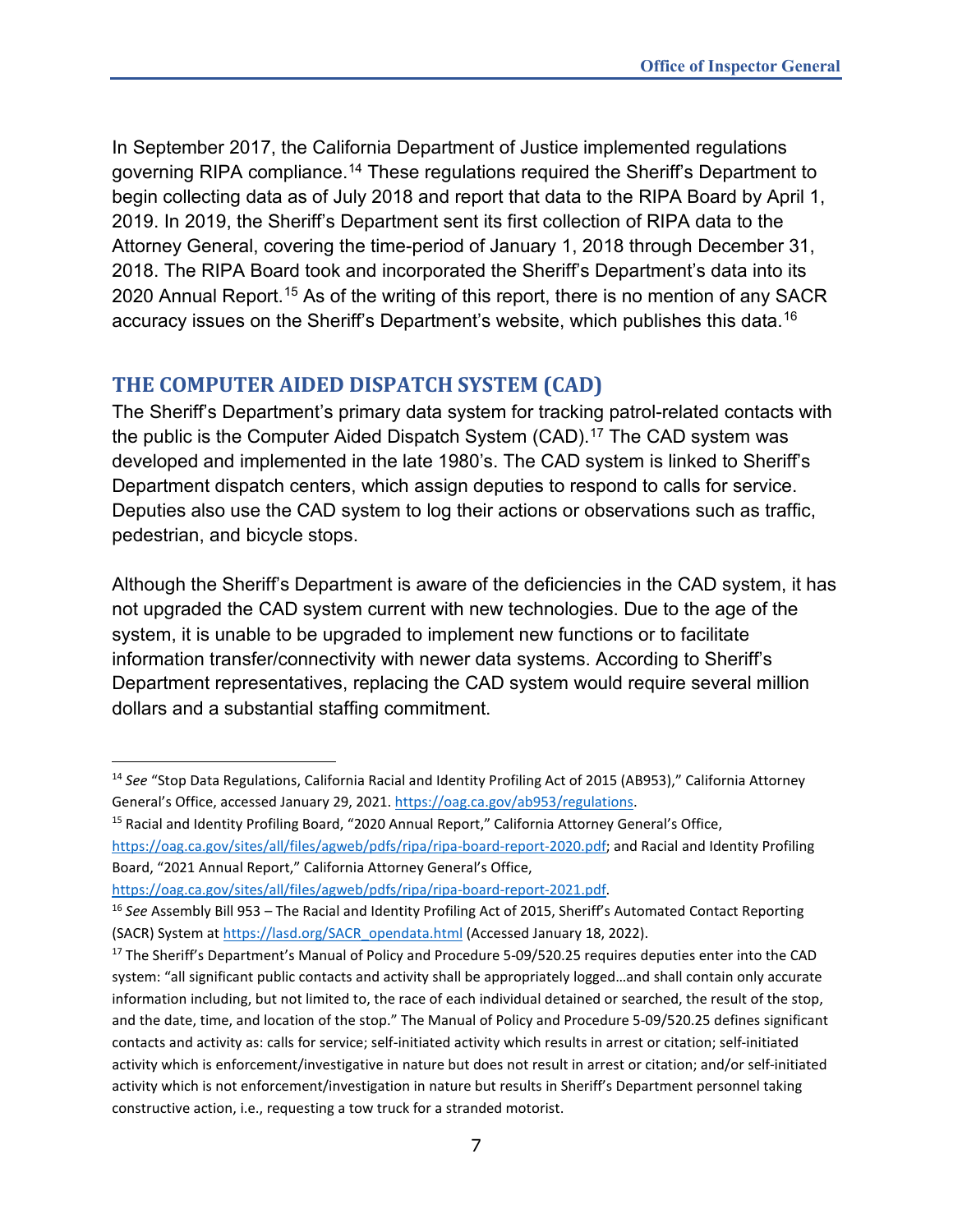Although the Sheriff's Department has periodically explored replacing the CAD system, it has not taken significant steps to implement a replacement. The Sheriff's Department continues to use a system that is outdated and maintained by a part-time consultant. This part-time consultant is a retired Sheriff's Department employee who may soon end his contract, leaving the Sheriff's Department and its primary computer system with no lifeline for when the CAD system inevitably fails given that it has far outlived its product life cycle. A large-scale failure of the CAD system would not only affect recordkeeping functions, it would also affect the ability of deputies to communicate in the field, the dispatchers' ability to relay information to deputies, and many other essential functions that deputies rely on to perform their jobs.

## <span id="page-8-0"></span>**THE SHERIFF'S AUTOMATED CONTACT REPORTING SYSTEM (SACR)**

In response to the passage of RIPA, the Sheriff's Department's reviewed the CAD system and determined that it was not capable to be used to collect and report RIPA mandated data. As a result, the Sheriff's Department created the Sheriff's Automated Contact Reporting System (SACR). However, the two data systems are unable to interface with each other, again largely due to the obsolescence of the CAD system. Information entered into the CAD system cannot be exported to the SACR system.[18](#page-8-1) As a result, deputies must separately enter the details of a civilian stop into the CAD system and then enter many of the same details into the SACR system to comply with RIPA.

The Sheriff's Department's Field Operations Directive (FOD) 18-004 states deputies **shall make** a "stop data" entry into the SACR system after conducting a qualifying civilian contact to comply with the requirements of RIPA. [19](#page-8-2) This directive makes it clear that a SACR system entry is "separate and additional from the required entries into the Computer Aided System (CAD), per Sheriff's Department Manual of Policy and Procedures section 5-09/520.25."[20](#page-8-3) As a result, deputies must make a SACR entry for a qualifying civilian contact **in addition** to entering that contact into the CAD system.

Per FOD 18-004, deputies must enter all civilian contacts into the SACR system which involve the following situations:

<span id="page-8-1"></span><sup>&</sup>lt;sup>18</sup> Barriers to integration between CAD and SACR are primarily software-based. However, there are also multiple differences in coding and input requirements between CAD and SACR which makes the cross population of data problematic. For example, the CAD system has 13 reason codes for a civilian stop, which are identified by different letters of the alphabet. The SACR system has only eight reason codes, but they are identified and inputted numerically.

<span id="page-8-2"></span><sup>19</sup> *See* [Sheriff's Department's Field Operations Directive \(FOD\) 18-004](http://pars.lasd.org/Viewer/Manuals/13233/Content/13238?showHistorical=True) an[d Manual of Policy and Procedures section](http://pars.lasd.org/Viewer/Manuals/12285/Content/12497?showHistorical=True)  [5-09/520.25.](http://pars.lasd.org/Viewer/Manuals/12285/Content/12497?showHistorical=True)

<span id="page-8-3"></span><sup>20</sup> *Ibid*.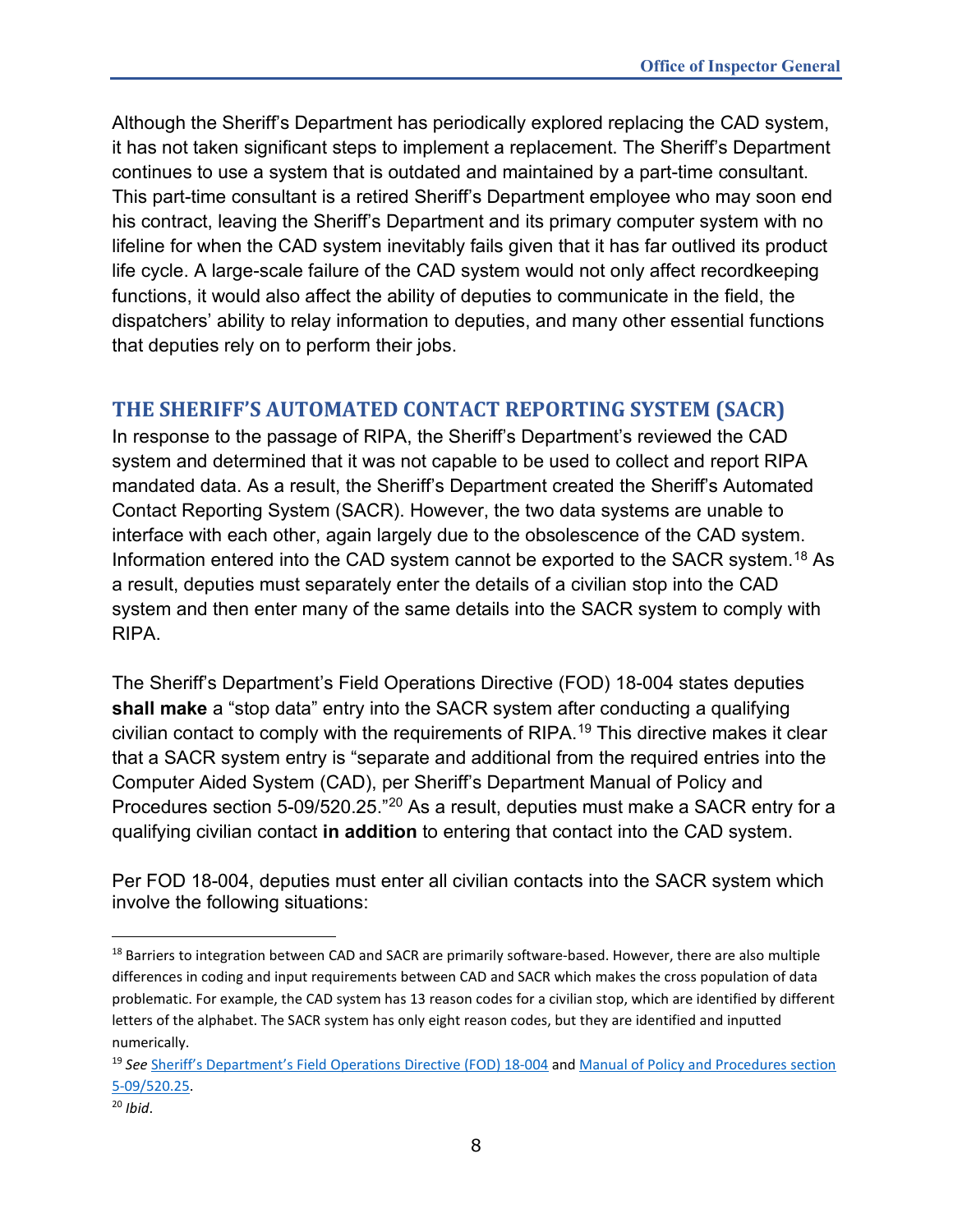- Detentions,
- Searches of people or property under a person's control (including consensual search), or
- Arrests.

Certain civilian contacts are exempted from RIPA reporting requirements. The exempted contacts are listed as follows:

- Custodial settings.
- Mass evacuations.
- Active shooter incidents.
- Routine security screenings.
- Checkpoints or roadblocks (unless additional action is taken).
- Interaction with a person who is the subject of a warrant or search at their residence.
- Traffic control of vehicles due to traffic accident or emergency.
- Crowd control.
- Person detained at residence only to verify proof of age regarding underage drinking.

With respect to stops of civilians, so long as the stop is not on the exempted list, deputies must enter RIPA data, including race, gender, reason for stop, result of stop, and other stop-related data into the SACR system. FOD 18-004 requires deputies to complete their SACR system entries by the end of their shifts unless there are exigent circumstances. Moreover, Sheriff's Department supervisors are then **required** to review SACR entries to ensure they are complete.

## <span id="page-9-0"></span>**CAD DATA COMPARED TO SACR DATA**

In 2019, the Sheriff's Department sent the Attorney General its first collection of RIPA data, which covered the time-period of January 1, 2018 through December 31, 2018. The Office of Inspector General monitored the implementation of the RIPA reporting process and became concerned with potential discrepancies between the SACR system and the CAD system. In particular, the Office of Inspector General was concerned that requiring Sheriff's Department deputies to enter information into both the CAD and SACR data systems might result in a lack of compliance with entering RIPA data into the SACR system. Office of Inspector General staff compared data entered into the CAD and SACR systems for the period of July 1, 2018 to June 30, 2019 to determine if there were any discrepancies between the two systems.

To do this comparison, the Office of Inspector General first requested CAD system data for all civilian contacts that would have required a subsequent entry into the SACR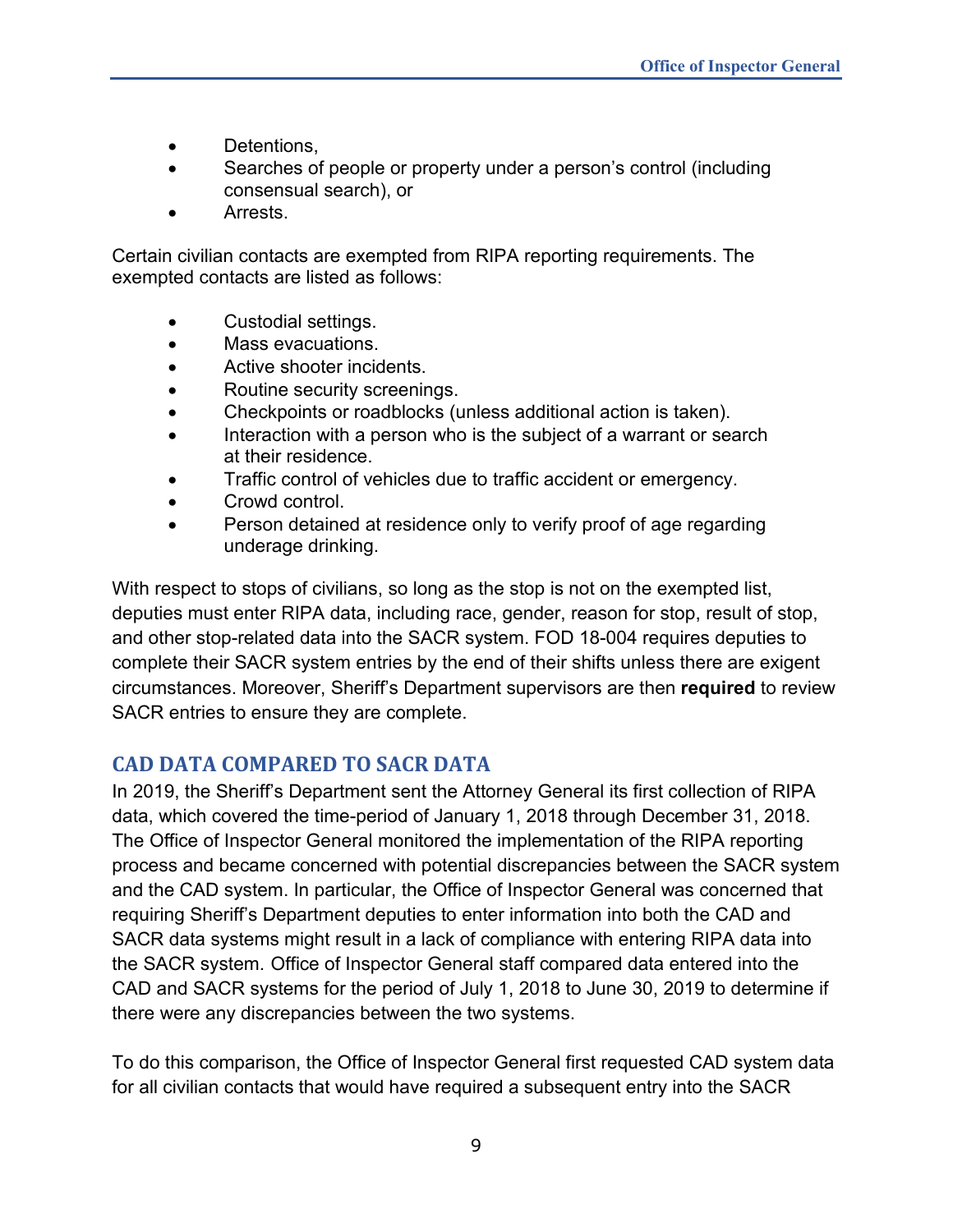system for the period of July 1, 2018 through June 30, 2019. This request encompassed all civilian stops resulting from deputy "observations" as well as from "calls for service," the same data required by RIPA per Field Operations Directive (FOD) 18-004. In response, the Sheriff's Department provided the Office of Inspector General a limited set of CAD system data of 281,345 observation stops and only 5,667 calls for service stops. Since the SACR system data was readily available to the public on the Sheriff's Department's website,<sup>[21](#page-10-0)</sup> Office of Inspector General staff downloaded<sup>[22](#page-10-1)</sup> SACR system data for the same time-period of July 1, 2018 through June 30, 2019.

Office of Inspector General staff noted there were a greater number of calls for service entered in the SACR system than in the CAD system. The Sheriff's Department provided CAD data on 5,667 stops resulting from calls for service. However, the SACR system recorded a far greater number of stops resulting from calls for service -- 20,989 stops. This variance suggests the Sheriff's Department may not have provided the Office of Inspector General with a complete CAD data set for calls for service<sup>23</sup>. Due to this variance, the Office of Inspector General refrained from comparing CAD system and SACR system totals for stops resulting from calls for service. We confined our analysis of the Sheriff's Department-provided CAD system data to stops resulting from deputy observations.

To ensure this analysis compared similar data, Office of Inspector General staff filtered out all data entries resulting from "calls for service" from both the CAD systems data<sup>24</sup> and the SACR system data,<sup>[25](#page-10-4)</sup> leaving only observation stops. Office of Inspector

<span id="page-10-0"></span><sup>&</sup>lt;sup>21</sup> [http://lasd.org/SACR\\_opendata.html.](http://lasd.org/SACR_opendata.html) (Accessed October 15, 2020, and October 20, 2020).

<span id="page-10-1"></span><sup>22</sup> *Ibid*.

<span id="page-10-2"></span><sup>&</sup>lt;sup>23</sup> An attempt was made via email to the Sheriff's Department to confirm the total number of observations versus calls for service in the data set provided. The Sheriff's Department did not respond to this email. It is not uncommon for Office of Inspector General requests for information to go unanswered. Given the Sheriff's Department failure to confirm the data or explain the discrepancy, the Office of Inspector General conducted its own analysis to determine the number of calls for service contained in the data set. *See footnote 24 below*.

<span id="page-10-3"></span><sup>&</sup>lt;sup>24</sup> The CAD system was queried to extract all those incidents containing clearance codes 840, 841 and 842. These clearance codes pertain to traffic, pedestrian and bicycle stops respectively. Calls for service stops that were provided totaled 5,667 stops, which consisted of 4,890 stops logged as "BSD-Call for Service" in the "Contact Type" field, 706 stops logged as a "Call for Service" in the "Reason for Contact" field, and 71 stops containing both indicators.

<span id="page-10-4"></span><sup>&</sup>lt;sup>25</sup> In the SACR system there is a column labeled "Calls for Service" with an input option of "True" or "False." Entries are categorized as either a "Call for Service," which would be marked as "True," or not a "Call for Service," which would be marked as "False." Entries designated with "False" are classified as observation-based stops/searches/arrests. There were no blank entries in this column or entries marked with any other designation other than "True" or "False."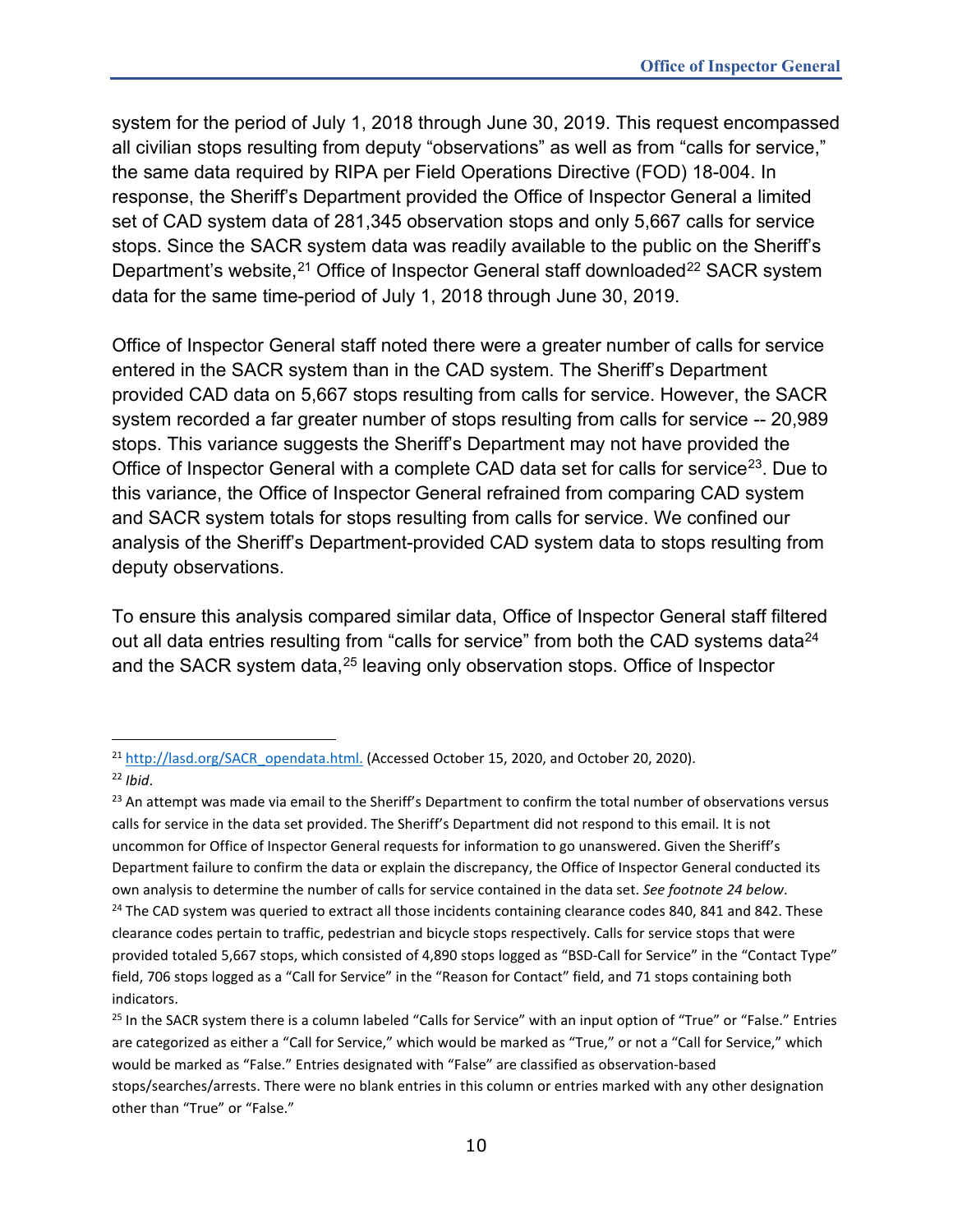General staff then compared the CAD system data and the SACR system data to determine the following:

- 1. Number of total monthly stops;
- 2. Stops by race of the person contacted;
- 3. Stops by station or unit of assignment; and
- 4. Discrepancies in recorded number of backseat detentions, consent searches, and reasonable suspicion stops.

## <span id="page-11-0"></span>Number of Monthly Stops: the SACR System Reported 50,731 Fewer Observation-Based Stops than the CAD System

The Office of Inspector General found deputies logged **50,731 fewer** observation stops into the SACR system than into the CAD system, an **18.03%** underreporting of stops resulting from deputy observations in the SACR system.

|                   |                          |                           | Difference =     |
|-------------------|--------------------------|---------------------------|------------------|
| Month             | <b>CAD System Totals</b> | <b>SACR System Totals</b> | <b>CAD -SACR</b> |
| <b>July 2018</b>  | 24,413                   | 25,788                    | $-1,375$         |
| August 2018       | 24,084                   | 23,813                    | 271              |
| September 2018    | 22,580                   | 21,231                    | 1,349            |
| October 2018      | 23,671                   | 21,113                    | 2,558            |
| November 2018     | 17,867                   | 15,432                    | 2,435            |
| December 2018     | 19,018                   | 15,262                    | 3,756            |
| January 2019      | 22,401                   | 17,706                    | 4,695            |
| February 2019     | 21,932                   | 16,363                    | 5,569            |
| <b>March 2019</b> | 23,824                   | 17,465                    | 6,359            |
| <b>April 2019</b> | 26,949                   | 19,924                    | 7,025            |
| May 2019          | 29,855                   | 20,368                    | 9,487            |
| June 2019         | 24,751                   | 16,149                    | 8,602            |
| <b>Totals</b>     | 281,345                  | 230,614                   | 50,731           |

The monthly totals show a divergence in observation stop totals between the two systems steadily increased until reaching a high of 9,487 in May 2019. The only instance where SACR system entries exceeded CAD system entries was in July 2018 - when the Sheriff's Department trained all deputies on the SACR system during the system's initial implementation. After the initial rollout and training on the SACR system, the SACR system consistently had fewer stop entries than the CAD system.

This increasing divergence over time may be linked to a change in SACR system training. In 2018, when the Sheriff's Department first implemented the SACR system, it conducted a centralized training program, holding 2-hour training classes for all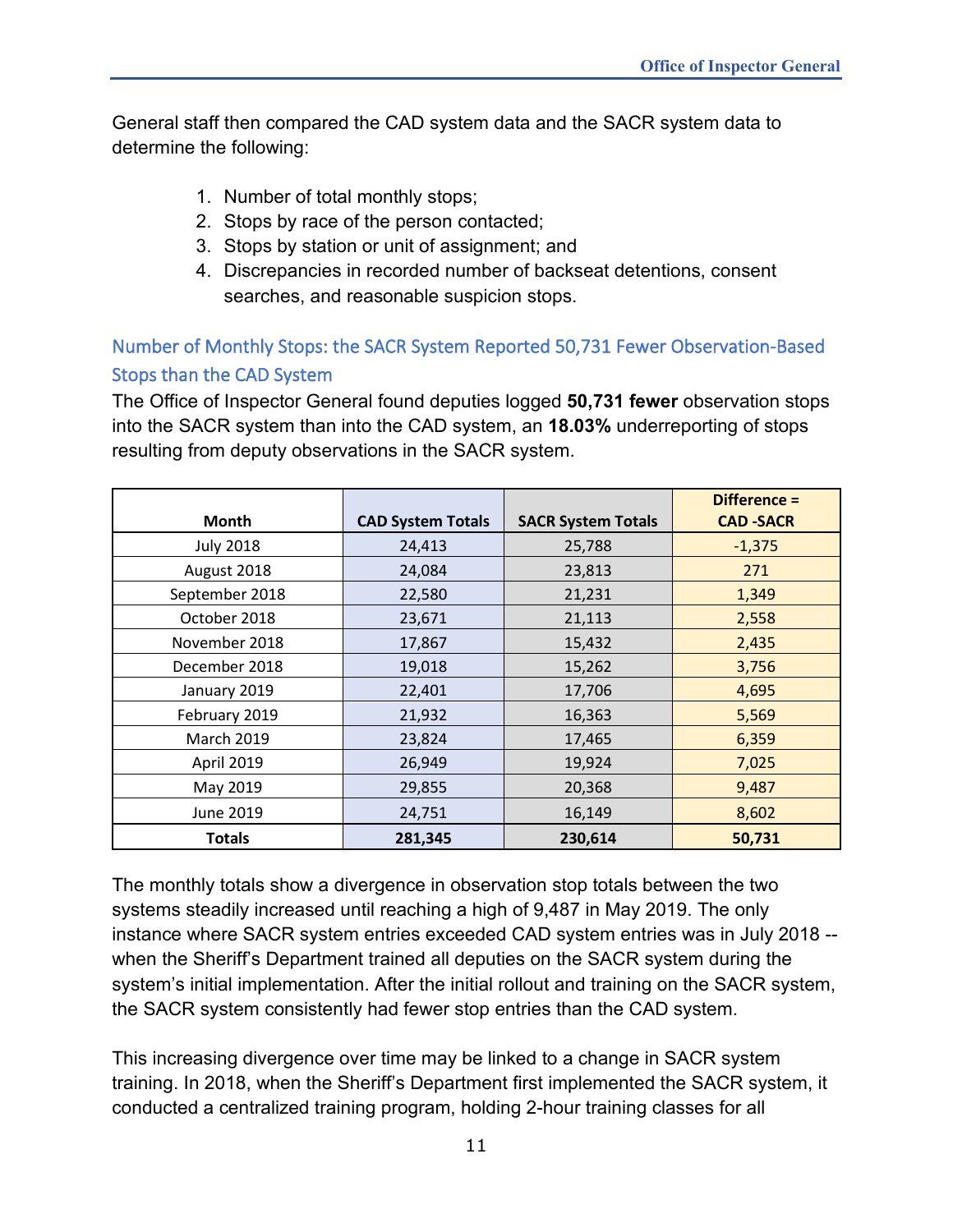deputies in the field. Thereafter, the Sheriff's Department shifted SACR training duties to unit-level staff, relying on those initially trained deputies to train newer deputies.<sup>26</sup> The time-period of this centralized training, where each deputy was given a 2-hour training class, generally corresponded with the smallest observed divergences between CAD and SACR system stop totals. When the training responsibility shifted to internal trainers and/or fellow deputies, there were fewer entries into the SACR system. The shift to unit-level SACR training may have played a part in the increasing disparity between CAD and SACR totals and reimplementing centralized training should be considered by the Sheriff's Department.

A lack of monitoring and oversight by Sheriff's Department supervisors to verify compliance with SACR system data entry rules also likely played a part in the variance between the two systems. The data suggests that as time went on, Sheriff's Department supervisors may have grown less diligent about ensuring deputies entered SACR data as required by FOD 18-004. If supervisors were monitoring the SACR system compliance as thoroughly as the directive requires, a variance in stop totals this large should not exist.

## <span id="page-12-0"></span>Stops by Race: The SACR System Underreported Stops of Hispanic People by 33,531 in Comparison to the CAD System

The CAD and SACR systems use the same common designations for classifying the race of the person(s) stopped: Hispanic, White, Black, Asian, Native American and Pacific Islander. However, the SACR system has two additional race designations which the CAD system does not use, one for "Middle Eastern or South Asian" and another for multi-racial people. The CAD system uses a category titled "other" to track people of races other than the six pre-designated race classifications stated above. For equivalence of comparison, the Office of Inspector General mirrored the CAD system conventions and grouped persons identified as "Middle Eastern or South Asian," and/or multiple races in the SACR system into a category entitled "other" in the chart below.

| Race            | <b>CAD System</b> | <b>SACR System</b> | Difference=<br><b>CAD-SACR</b> |
|-----------------|-------------------|--------------------|--------------------------------|
| Hispanic        | 147,014           | 113,483            | 33,531                         |
| White           | 63,471            | 53,180             | 10,291                         |
| <b>Black</b>    | 45,522            | 38,708             | 6,814                          |
| Asian           | 16,379            | 14,591             | 1,788                          |
| Native American | 83                | 191                | $-108$                         |

<span id="page-12-1"></span><sup>&</sup>lt;sup>26</sup> In addition to unit-level SACR training, the Sheriff's Department also publishes briefs and refresher bulletins to remind deputies of how to enter data into the SACR system to help provide guidance.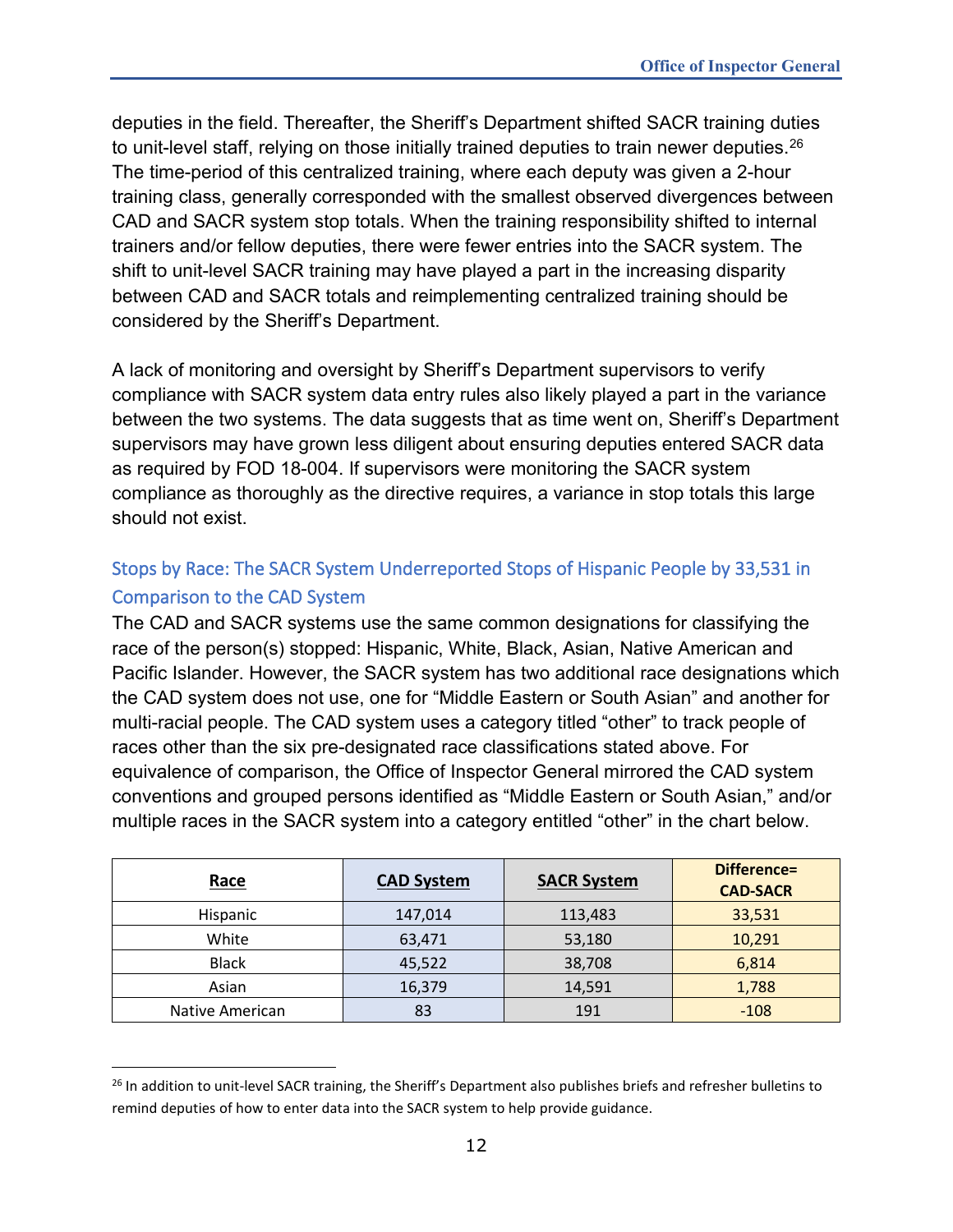| Other              | 8,518   | $9,241^{27}$ | $-723$ |
|--------------------|---------|--------------|--------|
| Pacific Islander   | 358     | 1,220        | $-862$ |
| <b>Grand Total</b> | 281,345 | 230,614      | 50,731 |

This chart compares the number of the stops between the CAD system and the SACR system as classified by the race of the person stopped and listed in the order of the largest to smallest differences between the two systems.

Stops involving Hispanic people made up the largest divergence between race groups with a difference of 33,531 stops between the CAD and SACR system totals. Hispanic people constituted 52.2% and 49.2% of all the observation stops in the CAD and SACR systems respectively. Hispanic people constituted **66.0%** of all the underreported observation stops in the SACR system.[28](#page-13-2) This data suggests that there is a higher probability that stops of Hispanic people are underreported in the SACR system when compared to all other race groups.

## <span id="page-13-0"></span>Stops by Unit: Patrol Stations Accounted for Most of the Differences Between the CAD and SACR System Stop Totals

Deputies from all Sheriff's Department patrol stations, bureaus and specialized units are required to log their stops in the CAD and SACR systems. As patrol station deputies conduct the vast majority of civilian stops, patrol stations account for most of the differences in stop totals between the two data systems. The following is a list of observation stop totals by station/bureau/unit in order of largest to smallest differences between the two systems (patrol stations are depicted with a "P"):

|                         |                          |                           | Difference=     |
|-------------------------|--------------------------|---------------------------|-----------------|
| <b>Station Unit</b>     | <b>CAD System Totals</b> | <b>SACR System Totals</b> | <b>CAD-SACR</b> |
| Lakewood (P)            | 27,458                   | 20,267                    | 7,191           |
| East Los Angeles (P)    | 14,486                   | 8,246                     | 6,240           |
| Temple(P)               | 12,299                   | 6,402                     | 5,897           |
| Santa Clarita Valley(P) | 24,604                   | 20,187                    | 4,417           |
| Century(P)              | 13,036                   | 9,007                     | 4,029           |
| Lomita(P)               | 11,689                   | 7,662                     | 4,027           |
| Malibu Lost Hills(P)    | 17,863                   | 14,303                    | 3,560           |
| Industry(P)             | 21,118                   | 18,149                    | 2,969           |
| Palmdale(P)             | 20,596                   | 18,029                    | 2,567           |
| San Dimas(P)            | 7,863                    | 5,312                     | 2,551           |
| Crescenta Valley(P)     | 9,339                    | 7,368                     | 1,971           |
| Carson(P)               | 9,885                    | 7,958                     | 1,927           |

<span id="page-13-1"></span><sup>&</sup>lt;sup>27</sup> Includes persons of mixed race and persons of Middle Eastern/ South Asian descent.

<span id="page-13-2"></span><sup>&</sup>lt;sup>28</sup> The difference between the CAD and SACR systems of 33,531 stops of Hispanic people divided by the total divergence in stop totals, 50,731 stops equal 66.0%.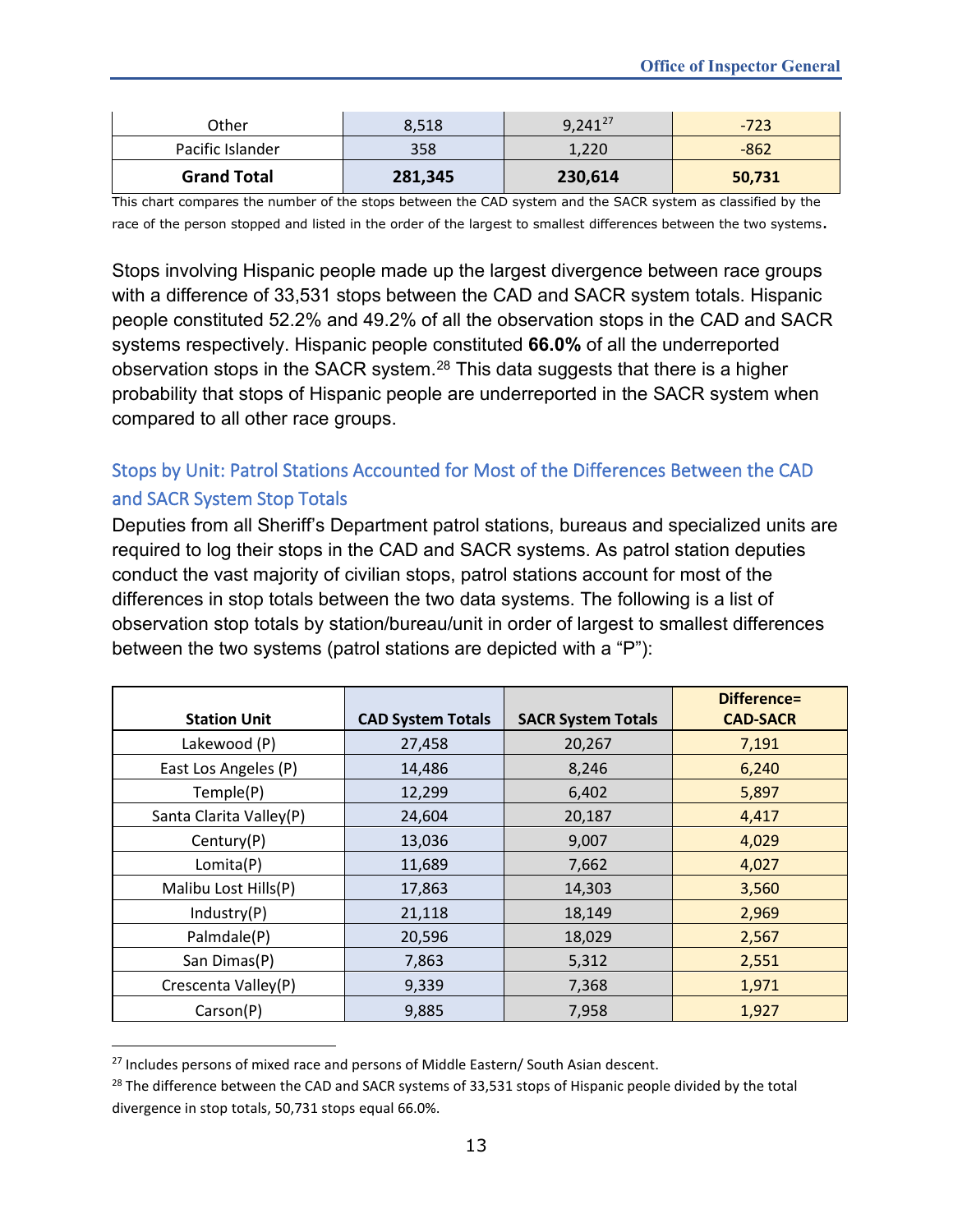| West Hollywood(P)                  | 9,579          | 8,225          | 1,354        |
|------------------------------------|----------------|----------------|--------------|
| Walnut(P)                          | 8,809          | 7,685          | 1,124        |
| Other                              | 2,242          | 1,376          | 866          |
| Pico Rivera(P)                     | 5,851          | 5,147          | 704          |
| Parks Bureau                       | 2,356          | 1,898          | 458          |
| Cerritos(P)                        | 7,764          | 7,564          | 200          |
| Marina Del Rey(P)                  | 2,408          | 2,259          | 149          |
| <b>Emergency Operations Bureau</b> | 130            | 13             | 117          |
| Lancaster(P)                       | 19,455         | 19,357         | 98           |
| <b>County Services Bureau</b>      | 361            | 273            | 88           |
| Special Enforcement Bureau         | 48             | $\mathbf 0$    | 48           |
| Avalon(P)                          | 290            | 251            | 39           |
| <b>Community College Bureau</b>    | 61             | 43             | 18           |
| MET Team                           | 1              | $\pmb{0}$      | $\mathbf{1}$ |
| Lennox                             | $\pmb{0}$      | $\overline{2}$ | $-2$         |
| Air Bureau                         | $\mathbf 0$    | 5              | $-5$         |
| Detective Bureau                   | 0              | 23             | $-23$        |
| <b>Court Services Bureau</b>       | $\overline{2}$ | 54             | $-52$        |
| <b>Transit Services Bureau</b>     | 5,048          | 5,265          | $-217$       |
| Compton(P)                         | 9,923          | 10,284         | $-361$       |
| Norwalk(P)                         | 11,674         | 12,226         | $-552$       |
| South Los Angeles(P)               | 5,107          | 5,774          | $-667$       |
| <b>Totals</b>                      | 281,345        | 230,614        | 50,731       |

As set forth above, patrol station deputies entered **49,892[29](#page-14-0) fewer** observation-based stops in the SACR system than the CAD system.

The ten units exhibiting the highest divergence in stop totals were all patrol stations and accounted for 85.6% (43,448<sup>[30](#page-14-1)</sup> of 50,731) of the total observed variance between the two data systems. These stations are located within all four Sheriff's Department patrol divisions. [31](#page-14-2) The observed discrepancies in observation stop totals between the two systems was not concentrated in any one particular patrol division which indicates the practice of not entering data into the SACR system is pervasive and widespread throughout all Sheriff's Department's patrol divisions.

<span id="page-14-0"></span> $29$  49,892 is the sum of all the patrol stations indicated with "P" next to each station.

<span id="page-14-1"></span><sup>&</sup>lt;sup>30</sup> 43,448 is the sum of the top 10 patrol stations listed in the table above.

<span id="page-14-2"></span><sup>&</sup>lt;sup>31</sup> The ten patrol stations exhibiting the greatest divergence between CAD and SACR totals were: two stations from Central Division (East Los Angeles, Century), two stations from South Division (Lomita, Lakewood), three stations from North Division (Santa Clarita, Malibu-Lost Hills, Palmdale), and three stations from East Division (Temple, Industry, San Dimas).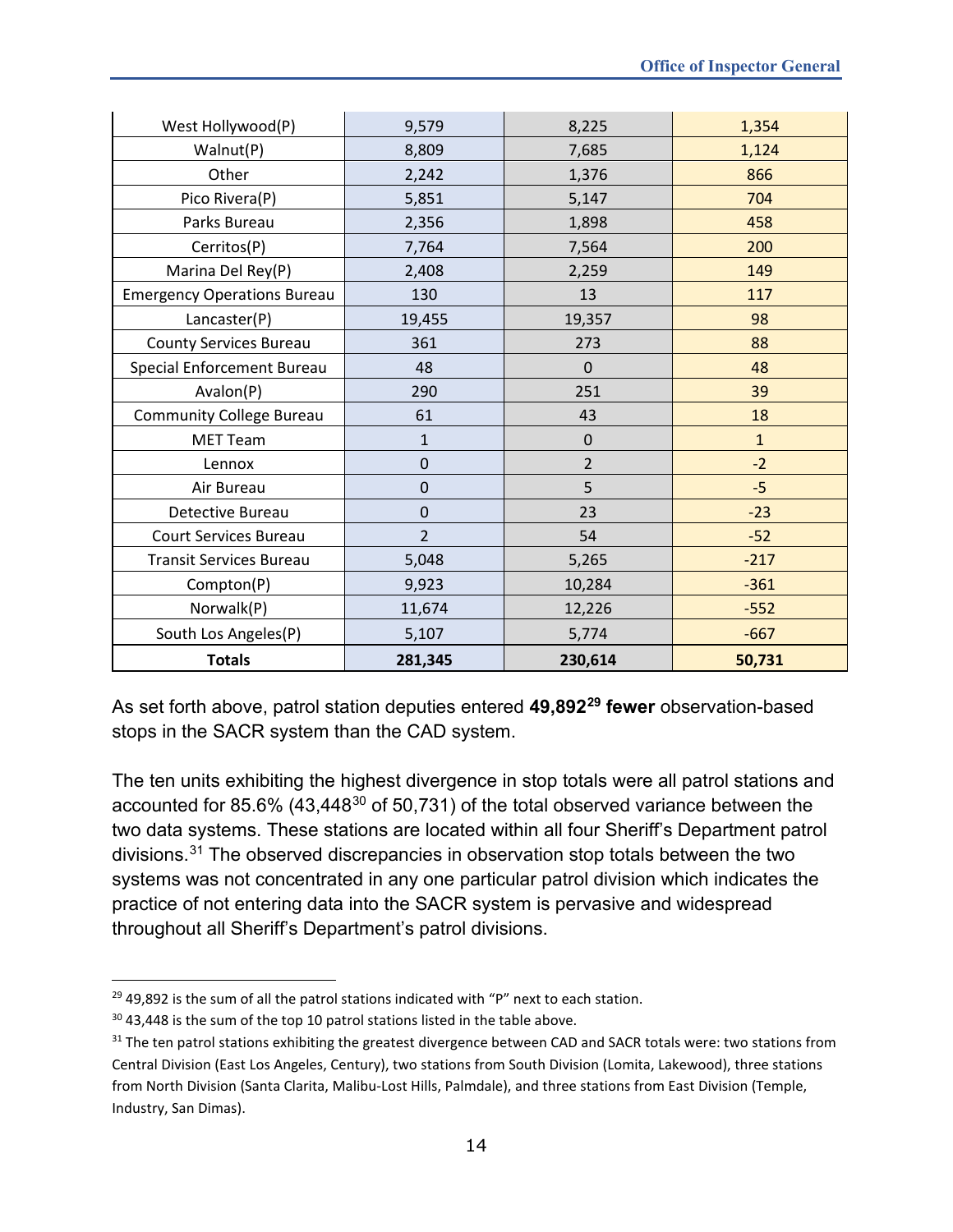### <span id="page-15-0"></span>Other Differences in Data Totals between the CAD and SACR Systems

Lastly, the Office of Inspector General staff observed significant differences between the CAD and SACR systems in the totals of: (1) stops where civilians were placed inside a patrol car (backseat detentions), (2) stops where consent searches were conducted, and (3) stops where a search was conducted based on reasonable suspicion the person being stopped was engaged in criminal activity.

| <b>Type of Stop</b>        | <b>CAD System</b> | <b>SACR System</b> | Difference=<br><b>CAD-SACR</b> |
|----------------------------|-------------------|--------------------|--------------------------------|
| <b>Backseat Detentions</b> | 68,377            | 42,982             | 25,395                         |
| <b>Consent Searches</b>    | 40.074            | 21,805             | 18,269                         |
| Reasonable Suspicion       | 7,507             | 26,132             | $-18,625$                      |

#### <span id="page-15-1"></span>Backseat Detentions

According to Sheriff's Department policy, deputies should only detain civilians in the backseat of patrol vehicles (backseat detention) when the deputies believe the person detained may pose a threat or is an escape risk.<sup>32</sup> The CAD system logged a total of 68,377 backseat detentions. The SACR system reflected only 42,982 backseat detentions – which is **37.1% fewer** backseat detentions than logged into the CAD system.

#### <span id="page-15-2"></span>Consent Searches

"Consent searches" are searches where a deputy requests permission and receives authorization from a person stopped to search her/his person or property. Consent searches are the most common type of warrantless searches conducted by deputies. The Sheriff's Department policy on consent searches dictates these searches must be reasonable and the deputies must be able to articulate a valid reason for the stop and the search. [33](#page-15-5) The CAD system logged a total of 40,074 consent searches. The SACR system only reflected 21,805 consent searches – which is **45.5% fewer** consent searches than logged into the CAD system. [34](#page-15-6)

#### <span id="page-15-3"></span>Reasonable Suspicion Stops

A reasonable suspicion stop refers to a stop made by deputies where they suspect the person stopped has been engaging in or is about to engage in criminal activity. Sheriff's Department policy dictates reasonable suspicion stops should not be based on race, color, ethnicity, national origin, gender, gender identity, disability, or sexual orientation. [35](#page-15-7) 

<span id="page-15-4"></span><sup>32</sup> *See* [Manual of Policy and Procedures 5-09/520.10 "Backseat Detentions."](http://pars.lasd.org/Viewer/Manuals/12285/Content/12494?showHistorical=True)

<span id="page-15-5"></span><sup>33</sup> *See* [Manual of Policy and Procedures 5-09/520.05 "Stops, Seizures and Searches."](http://pars.lasd.org/Viewer/Manuals/12285/Content/12493?showHistorical=True)

<span id="page-15-6"></span><sup>&</sup>lt;sup>34</sup> This review only examines consent searches of persons and not property such as vehicle, buildings, or other property.

<span id="page-15-7"></span><sup>35</sup> *See* [Manual of Policy and Procedures 5-09/520.05 "Stops, Seizures and Searches.](http://pars.lasd.org/Viewer/Manuals/12285/Content/12493?showHistorical=True)"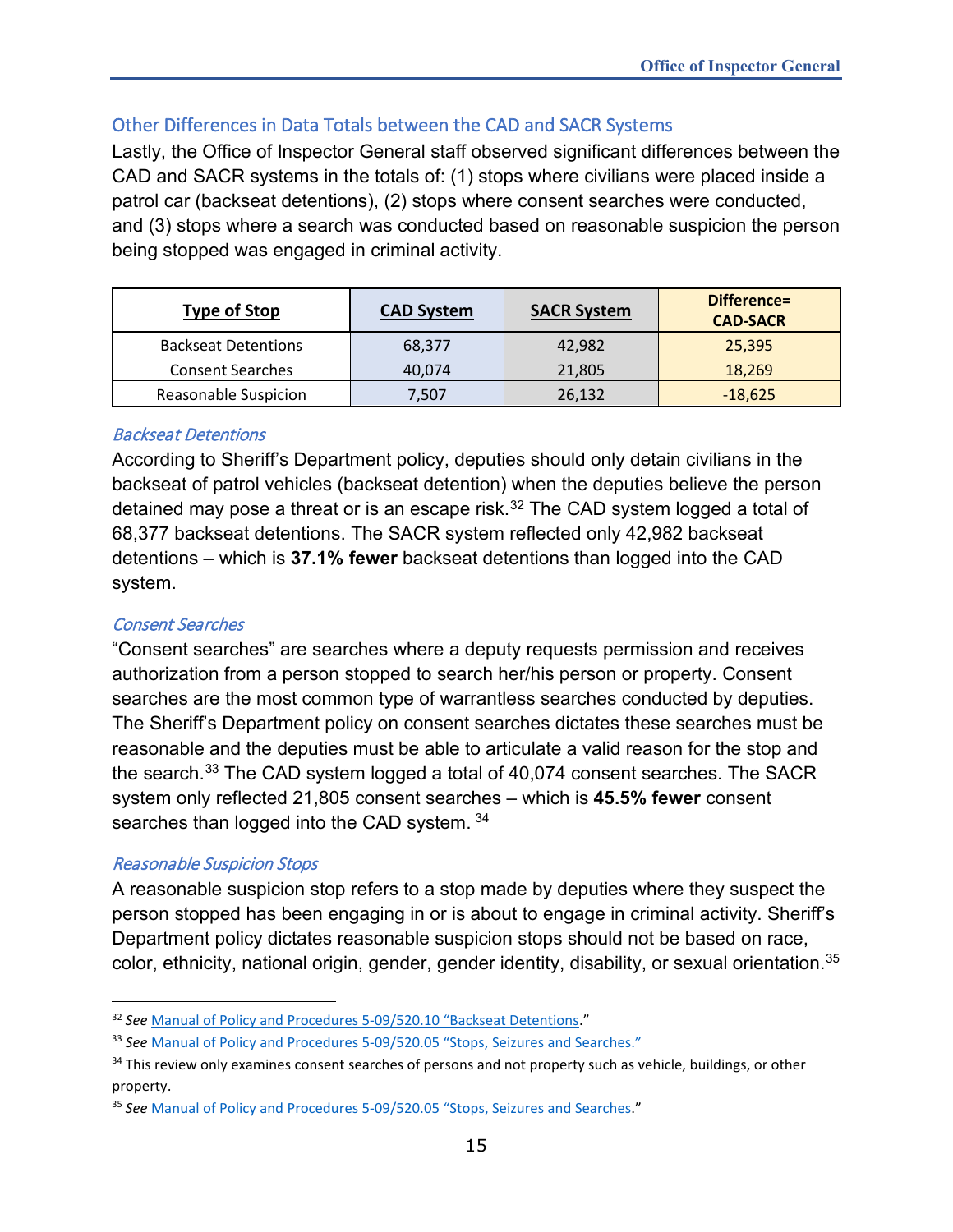During the time-period under review, deputies logged more stops into the SACR system than into the CAD system. Reasonable suspicion stops logged into the CAD system totaled 7,507 compared to 26,132 in the SACR System – **248%** more reasonable suspicion stops logged in the SACR system than in the CAD system**.**

This level of variance is significant because both the CAD and SACR systems require reasonable suspicion stops be entered and the definition of a reasonable suspicion stop is the same for both systems. $36$  As such, the total number of reasonable suspicion stops should generally be the same in both systems.

## <span id="page-16-0"></span>RISK MANAGEMENT FORUM DATA COMPARED TO SACR DATA: THE SACR SYSTEM UNDERREPORTED ARRESTS BY 71,462

The Risk Management Forum is an internal risk management process where Sheriff Department executives and command staff from certain divisions meet twice a year to review incident statistics, including calls for service, observations, uses of force, arrests, and other statistics. The Office of Inspector General reviewed Risk Management Forum statistics and found that Risk Management Forum statistics reflected 71,462 more arrests than are logged in the SACR system<sup>[37](#page-16-2)</sup> as calculated in the following graphic:



In other words, it appears that the **SACR system underreported arrests by a minimum of 71,462**. [38](#page-16-3) Moreover, Risk Management Forum totals do not reflect all

<span id="page-16-1"></span><sup>&</sup>lt;sup>36</sup> The CAD system requires a "Reasonable Suspicion" stop be entered into the CAD system and requires deputies to identify the "reason for contact" in the "Probable Cause Stop." See the Sheriff's Department's *Statistical Code Guide/Radio Code Book* (SH-R-316). The SACR system has a similar requirement. In the SACR system, deputies must complete the "Reason for Stop" field, which states the reason why the deputy conducted the stop according to the Sheriff's Department's *Automated Contact Reporting System User Guide For Deputy*.

<span id="page-16-2"></span><sup>&</sup>lt;sup>37</sup> The Office of Inspector General staff obtained SACR system arrests totals from extracting all instances in the SACR data that were labeled as arrests containing a "TRUE" in the "arrest with a warrant" or "arrest without a warrant" columns and those containing "TRUE" in both columns of the dataset.

<span id="page-16-3"></span><sup>&</sup>lt;sup>38</sup> The Sheriff's Department provided CAD system data reflected 39,874 arrests. From this total, Office of Inspector General staff subtracted the 33,308 arrests which were logged into the SACR system, leaving a difference of 6,566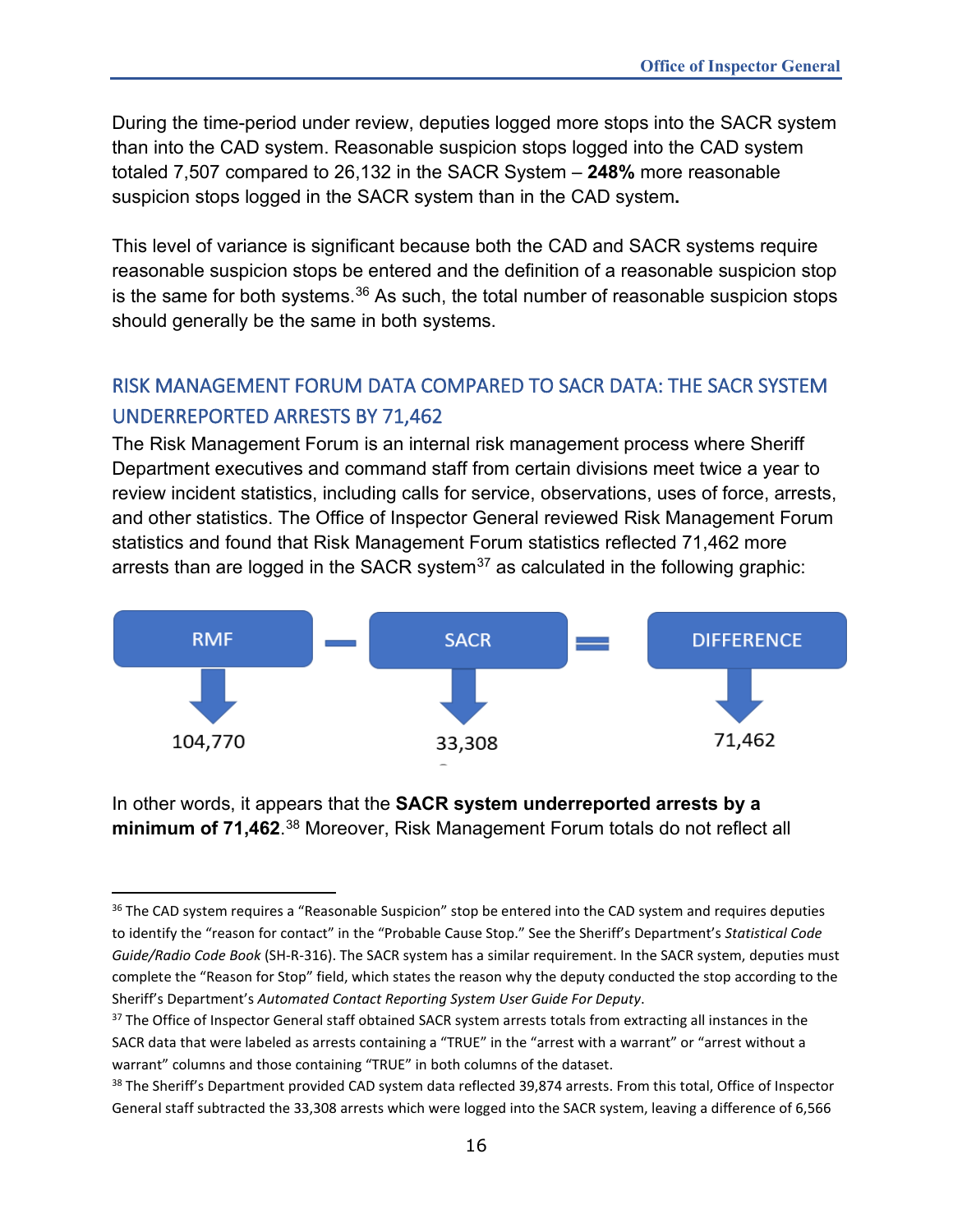arrests made by all Sheriff's Department units. Risk Management Forum arrest totals come from all patrol Divisions, the "Special Operations Division," "Court Services Division" and the "Countywide Services Division."[39](#page-17-2) Arrests made by other "miscellaneous units" of the Sheriff's Department are not reflected in these totals because they are not required to present statistics to the Risk Management Forum.

For 2018 and 2019, these miscellaneous units of the Sheriff's Department reported an average of 3,222 arrests per year.<sup>[40](#page-17-3)</sup> If this average arrest total were added to the Risk Management Forum totals stated above, the total number of arrests underreported in the SACR system would increase to approximately **74,684 arrests**.

#### <span id="page-17-0"></span>**ADDITIONAL ISSUES AFFECTING SACR ACCURACY**

In addition to the underreporting of stops and arrests in the SACR system, there are other data points not analyzed in this report that could significantly increase the number of underreported civilian contacts in the SACR system. The following are examples of some additional data points that may exhibit significant variance between the CAD system and SACR systems:

#### <span id="page-17-1"></span>Additional Statistical Codes Which Require a SACR Entry

For this review, the Sheriff's Department only provided CAD system information for observation stops which were cleared using statistical codes 840, 8[41](#page-17-4) and 842.<sup>41</sup> These three codes are used by deputies in the CAD system to denote a traffic, pedestrian, and/or bicycle stop respectively. However, Sheriff's Department policy requires incidents involving several additional clearance codes be entered into the SACR

unaccounted for arrests. These 6,566 unaccounted for arrests may be included in the arrests that were underreported by 74,684 as cited above.

<span id="page-17-2"></span><sup>&</sup>lt;sup>39</sup> Patrol stations include all 23 stations within the four divisions: South, North, Central and East. Special Operations Division include: Metrolink Bureau and Transit Services Bureau. Countywide Services Division include: Community Colleges, Community Partnerships, County Services, and Parks Bureaus.

<span id="page-17-3"></span><sup>&</sup>lt;sup>40</sup> [https://lasd.org/pdf/Transparency\\_2019\\_CAAS\\_FINAL.pdf](https://lasd.org/pdf/Transparency_2019_CAAS_FINAL.pdf) (Accessed December 29, 2021).

<span id="page-17-4"></span><sup>41</sup> *See Sheriff's Departmen[t Manual of Policy and Procedures](http://pars.lasd.org/Viewer/Manuals/11334/Content/11345?showHistorical=True)* 4-02/070.00 – "Statistical Codes." Statistical codes are used in each crime report's uniform report number (or URN). These statistical codes are published in Sheriff Department's Statistical Code Guide and Radio Code Book (SH-R-316). The Sheriff's Department's statistical coding system uses a three-digit number incorporated into its crime report numbers to classify the type of crime or incident that is being reported. The same three-digit statistical coding convention is used in the CAD system as "clearance codes." Once deputies finish a call, they input statistical codes to "clear" calls for service or observations by entering one or more of the codes into the CAD system. The choice of which code to use, is left to the deputies' discretion, but it should be the one which best describes the crime or incident which they responded to. The CAD system allows up to five statistical codes to be entered for each incident.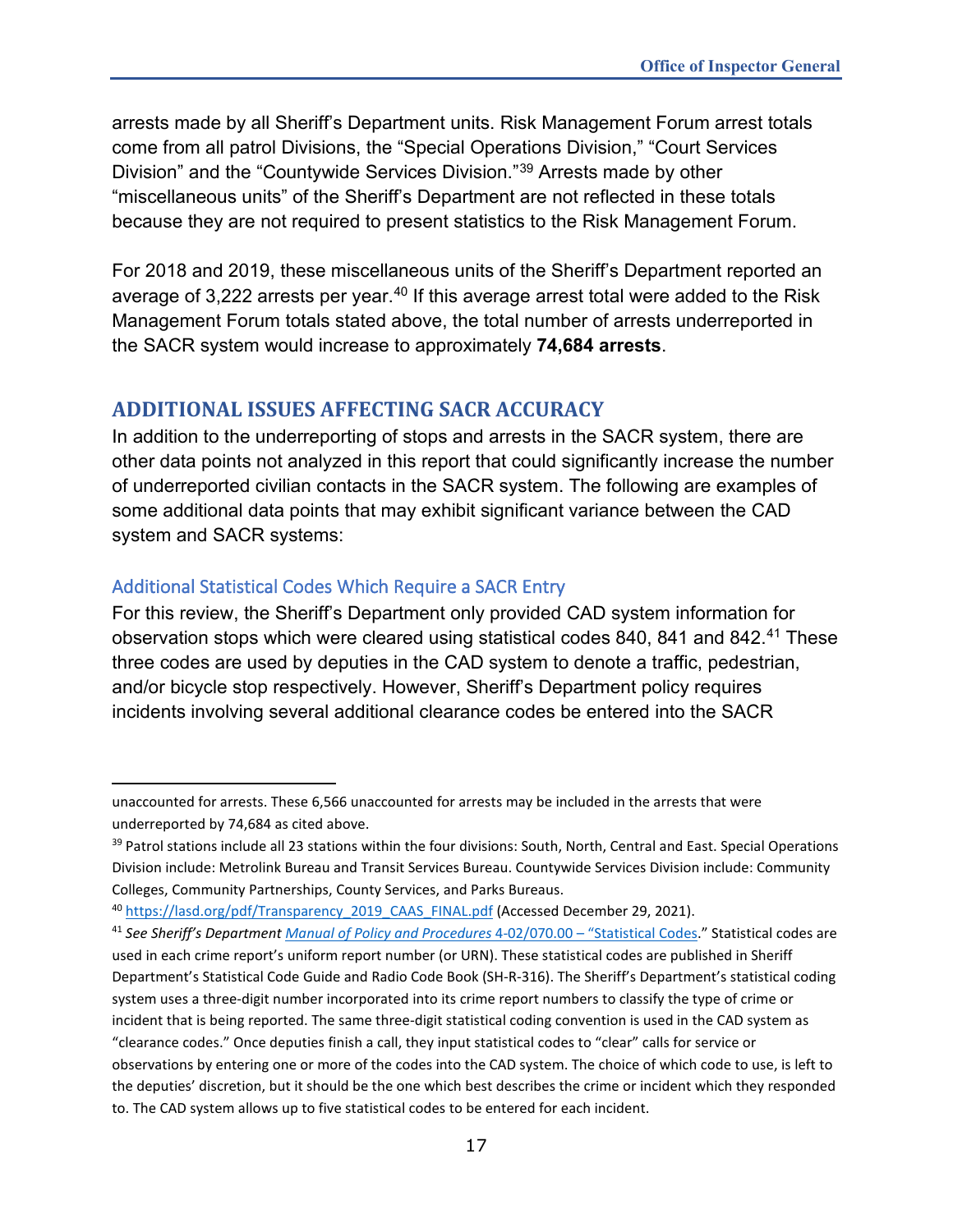system. These additional clearance codes are outlined in [FOSS Newsletter 18-07-](http://pars.lasd.org/Viewer/Manuals/15183/Content/19119?showHistorical=True) *[Sheriff's Automated Contact Reporting \(SACR\) System](http://pars.lasd.org/Viewer/Manuals/15183/Content/19119?showHistorical=True)* which states:

"Certain call types should always be accompanied by a SACR. The following is not an all-encompassing list of statistical clearance codes which should (for the most part) always have a SACR attached:

181-186, 188, 189, 191-199, 201-203, 221, 222, 231, 233, 234, 240-246, 252, 256, 280, 283, 285, 286, 290, 338, 395, 396, 397, 420, 422, 423, 431, 432, 436, 461, 463, 465, 601-609, 614-616, 716, 718, 720, 721, 723, 724- 729, 840-843."

These additional clearance codes correspond to various incidents which **require** an entry into SACR such as stops or arrests involving the following: narcotics, alcohol, loitering, gambling, drunk driving, vehicle and boating laws, warrants, receiving stolen property, certain misdemeanors, immigration laws, contacts with the mentally ill, reasonable cause arrests, transit infractions, detentions of suspicious persons, and citations.

The Office of Inspector General aggregated Risk Management Forum statistics and, in addition to the 5667 calls for service reported in CAD, identified 879,081[42](#page-18-1) calls for service and an additional 660,387<sup>[43](#page-18-2)</sup> observations that were handled by the Sheriff's Department during the period of our analysis, but not reviewed by our staff. While not every unreviewed observation or call for service would have required a SACR system entry, the sheer volume of the approximately 1,529,813 unreviewed calls for service and observations logged into the CAD system warrant further audit and analysis to identify if there are additional incidents that utilized the above clearance codes but were not entered into the SACR system.

#### <span id="page-18-0"></span>Tracking Multiple People Detained During the Same Incident

In the CAD system, a "TAG" number is a specific number assigned to a field incident (call for service or observation). However, the CAD system only allows deputies to enter information on two people per incident TAG. For example, if a vehicle has four occupants in which all occupants were either detained, searched or arrested, the CAD system would

<span id="page-18-1"></span><sup>&</sup>lt;sup>42</sup> According to Risk Management Forum statistics, there was a total of approximately 890,415 calls for service during the time-period of our review; however, the CAD system data the Sheriff's Department provided to the Office of Inspector General only reflected 5,667 calls for service, a difference of 879,081 unreviewed calls for service.

<span id="page-18-2"></span><sup>&</sup>lt;sup>43</sup> According to Risk Management Forum statistics, there were a total of 941,732 deputy observations logged into the CAD system. The Sheriff's Department provided the Office of Inspector General CAD system data totaling only 281,345 observations, leaving a difference of 660,387 unreviewed observations.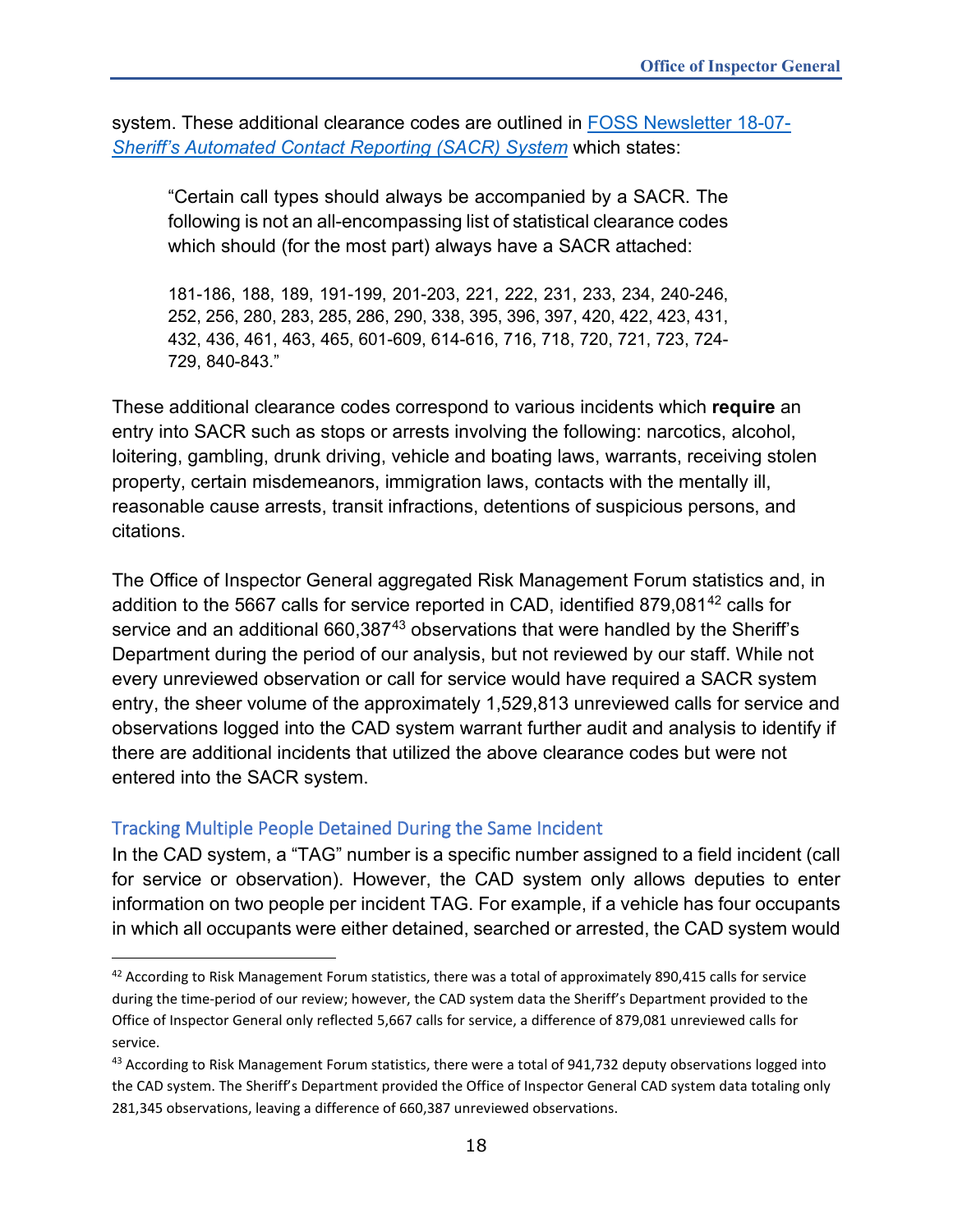only allow deputies to enter descriptions of two of the occupants. To accommodate for this limitation, the Sheriff's Department created CAD clearance code 843 (Code 843). Code 843 is used when logging information regarding an additional detained person(s) during a pedestrian, vehicle or bicycle stop.

As discussed above, the Office of Inspector General found the SACR system already underreported observation stops by 50,731 when compared to CAD system totals. The Sheriff's Department did not provide the Office of Inspector General with Code 843 data from the CAD system. A review of Code 843 stops from the CAD system would likely identify additional people stopped by Sheriff's Department deputies thus requiring additional SACR system entries. These additional Code 843 CAD entries would increase the observed underreporting of SACR system stop totals discussed above.

## <span id="page-19-0"></span>**SHERIFF'S DEPARTMENTAL ACKNOWLEDGEMENT OF RIPA NON-COMPLIANCE**

On December 4, 2020, the Office of Inspector General contacted the Sheriff's Department's Professional Standards Division with our preliminary findings of the discrepancies in stop entries between the CAD and SACR data systems. The Professional Standards Division acknowledged there were issues in the SACR system data. The Professional Standards Division also acknowledged the SACR system had not been audited to verify its accuracy in reporting. The Professional Standards Division representatives later stated they forwarded the Office of Inspector General's findings to executives within the Sheriff's Department, which included the Office of the Sheriff.

Shortly after this December 2020 meeting with the Office of Inspector General, the Sheriff's Department issued [Field Operations Support Services](http://pars.lasd.org/Viewer/Manuals/15183/Content/19121?showHistorical=True) Newsletter 21-03 ["SACR MDC/CAD Clearance.](http://pars.lasd.org/Viewer/Manuals/15183/Content/19121?showHistorical=True)<sup>[44](#page-19-1)"</sup> Per this newsletter, deputies were required to enter new CAD clearance codes based on the number of people contacted during the stop and denote how many people, if any, are subject to SACR reporting.<sup>45</sup> By using these new clearance codes to track the number of civilian contacts required to be reported under RIPA, the Sheriff's Department hopes to reconcile any differences between the CAD and SACR systems. The Sheriff's Department stated implementation of the new clearance codes would enable it to conduct audits on both the CAD and SACR systems.

<span id="page-19-1"></span><sup>44</sup> Issued February 23, 2021

<span id="page-19-2"></span><sup>&</sup>lt;sup>45</sup> These new clearance codes contain three numbers beginning with "94X;" the "X", changes based on the number of people contacted during the stop. For example, if four people were contacted, and if all four must be documented per RIPA as part of the stop, the deputies would clear the stop with the clearance code "944." While this may not be the optimal method to alert a supervisor when an individual deputy fails to enter data into both systems, this quick tally can help alert stations, bureaus, and/or units when they are failing to enter data into both systems as required by Sheriff's Department policy.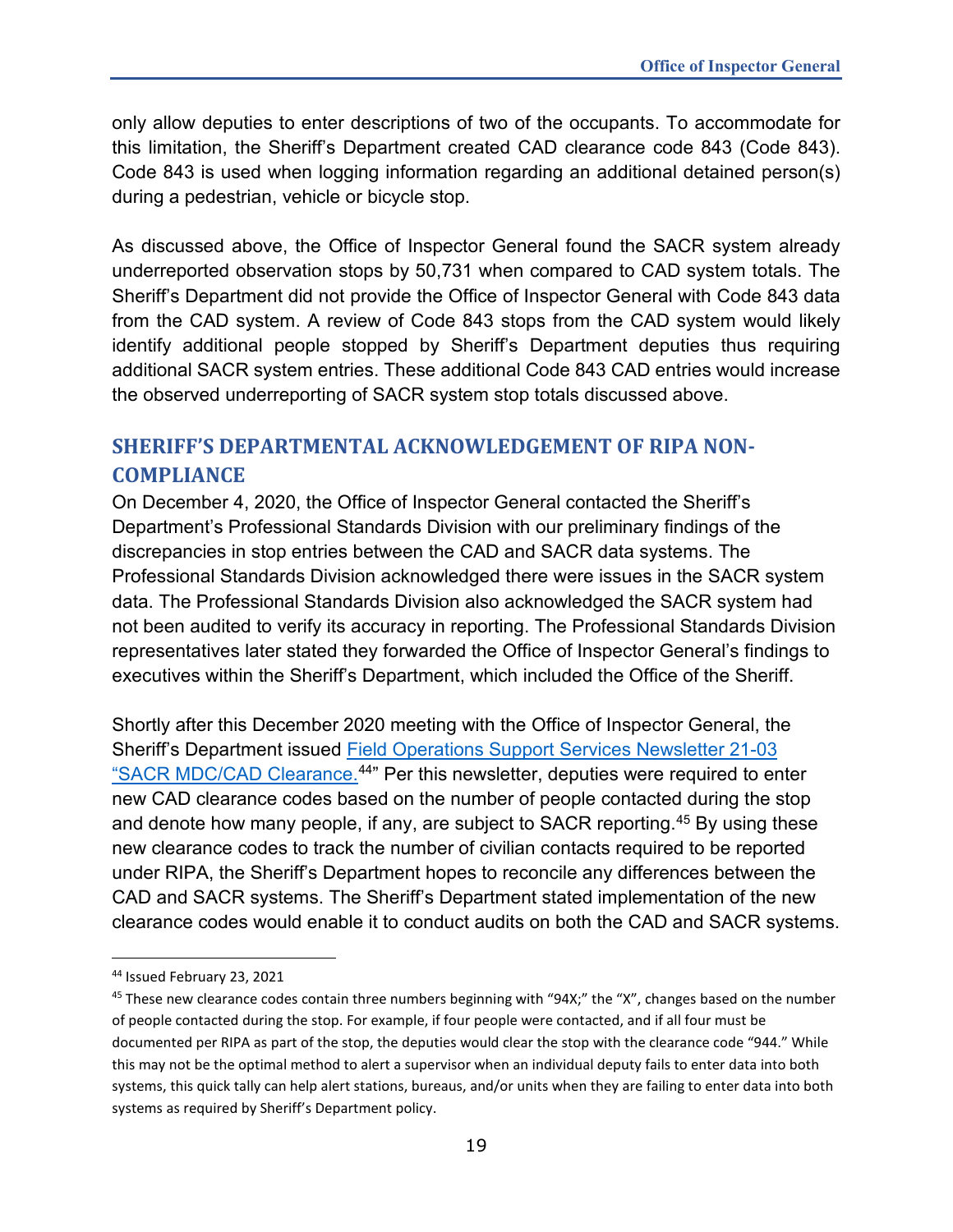Approximately a year later on December 6, 2021, Office of Inspector General staff again contacted the Sheriff's Department Professional Standards Division and presented additional findings, mainly pertaining to the Risk Management Forum data, and presented persisting concerns regarding the continuing inaccuracies in the SACR data. The Sheriff's Department representatives again acknowledged that it was not in full compliance with RIPA requirements. Moreover, the Sheriff's Department plan to implement additional clearance codes in Field Operations Support Services Newsletter 21-03 was not implemented because the CAD system was unable to handle an expansion of that nature. The Office of Inspector General could not verify the CAD system's inability to accommodate the implementation of additional clearance codes. The Sheriff's Department stressed that any solution to the issues outlined in this report would require substantial funding to update and/or replace the CAD system.

As of December 2021, the Professional Standards Division acknowledged the Sheriff's Department is unable to do a meaningful audit of the SACR system. This is especially concerning since the Sheriff's Department reported to the RIPA Board that it had audited and analyzed stop data.<sup>[46](#page-20-0)</sup> The Sheriff's Department told the RIPA Board:

"The LASD regularly audits stops and back seat detentions within the Antelope Valley stations' response area. The entire contact is analyzed along with how the call was cleared…**The LASD internal audits for all stations within the Department are posted for the public on-line and shared with the Office of Inspector General for Los Angeles County and the Civilian Oversight Commission for Los Angeles County."**[47](#page-20-1) (Emphasis added).

This appears to contradict the statements of Sheriff's Department representatives to the Office of Inspector General in December 2021. The Sheriff's Department told Office of Inspector General staff that it was unable to conduct a meaningful audit because of the limitations of the CAD system described above. Based on the discrepancies seen and described at length in this report, coupled with the statements made by Sheriff's Department representatives to the Office of Inspector General, it is unclear how the Sheriff's Department was able to conduct "internal audit for all stations within the

<span id="page-20-0"></span><sup>46</sup> Racial and Identity Profiling Board, "2021 Annual Report," California Attorney General's Office, <https://oag.ca.gov/sites/all/files/agweb/pdfs/ripa/ripa-board-report-2021.pdf> at pages 79 and 82.

<span id="page-20-1"></span><sup>47</sup> *Ibid,* at p. 82, "[w]hile LA County Sheriff reported that it has the ability to analyze data collected on detentions and community contacts, and has conducted those audits in the past, it does not have a policy directing regular audits on the data."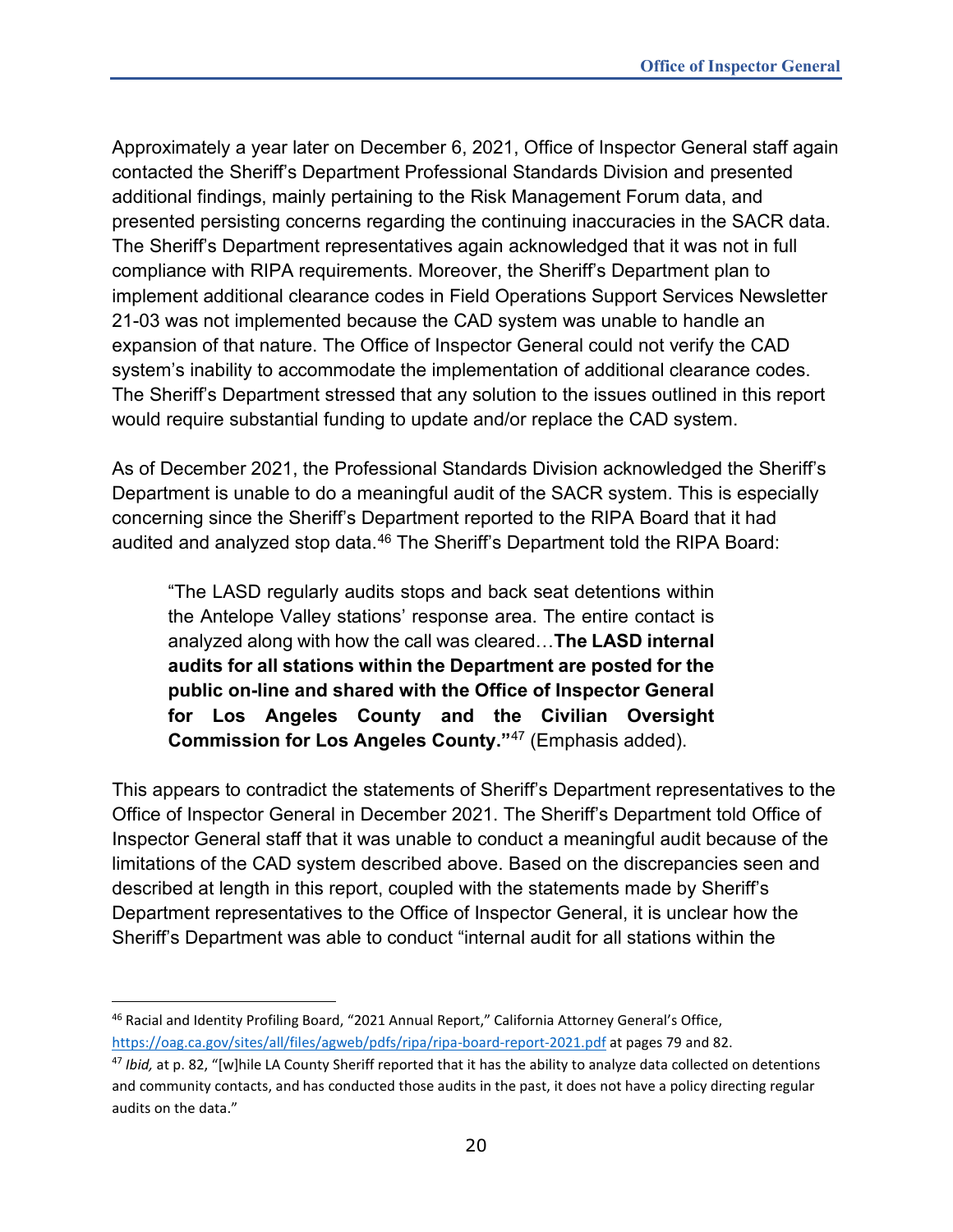Department" as it stated to the RIPA Board.<sup>[48](#page-21-0)</sup> Also, the Office of Inspector General has not been given access to Sheriff's Department reports **of any such audits of the SACR system.**

Following our meeting of December 6, 2021, the Sheriff's Department revised its Field Operations Support Services Newsletter 21-03 on December 29, 2021 to include procedures that enable corrections, within 24 hours, to any cleared calls for service where a 94X Stat code was not used or improperly used. Additionally, it added four reports to monitor compliance and to notify executives of deputies' non-compliance. The Sheriff's Department provided samples of these reports. The Office of Inspector General is unaware of the methodology or system used to compile or generate these reports and therefore cannot opine on the accuracy of these reports.

Although the updated procedures in Field Operations Support Services Newsletter 21- 03 are a step towards reconciling the CAD system data with SACR system data, the procedures do not provide sufficient assurance that all CAD system entries requiring SACR system entries are being made for the following reasons:

- 1. Although Field Operations Support Services Newsletter 21-03 requires that a 94X stat code be entered to clear all observations and calls for service, the new procedures and reports measure compliance **only for calls for service** which make up a small percentage of all reported civilian contacts<sup>[49](#page-21-1)</sup>and do not measure any compliance for observationbased stops.
- 2. Exception reports mentioned in the revised Newsletter **only target calls for service that were cleared with stat codes 840, 841, 842 and any call for service involving arrests**. They exclude stat code 843<sup>[50](#page-21-2)</sup> and all other codes that require an automatic SACR entry per Field Operations Support Services Newsletter 18-07 (see above).
- 3. These procedures do not reconcile the 94X stat code entered in the CAD system with the number of people entered in the SACR system. For example, if stat code 944 was entered into the CAD system, the

<span id="page-21-0"></span><sup>48</sup> *Ibid.* at pp. 82-83, "Six agencies (Bakersfield PD, Fresno PD, Long Beach PD, Los Angeles County SD, Riverside County SD, San Francisco PD) indicated that there were some barriers to analyzing the data or exporting it to analyze it, including difficulty in creating reports, auditing the data, or integrating the data collection systems with other departments systems."

<span id="page-21-1"></span> $49$  Civilian contacts resulting from a call service reported by the SACR system during July 1, 2018 through June 30, 2019 totaled 20,989 or 8.3% of all civilian contacts reported.

<span id="page-21-2"></span> $50$  Stat code 843 is used when logging information regarding an additional detained person(s) during a pedestrian, vehicle or bicycle stop.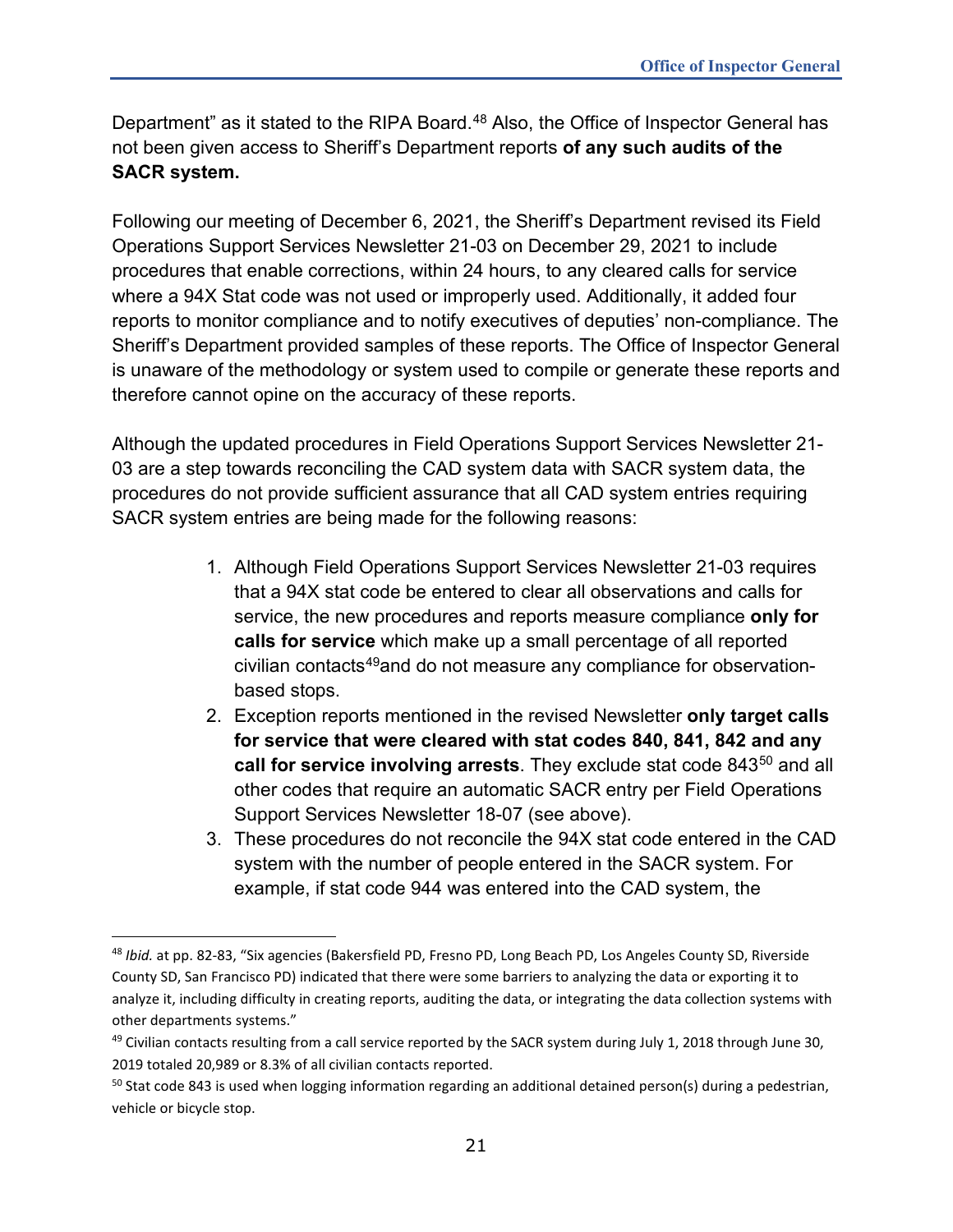procedures in the updated newsletter do not verify that four civilian contacts were entered into the SACR system. Effectively, leaving the systems unreconciled.

4. Although Field Operations Support Services Newsletter 21-03 provides that an executive notification be made if the newly established procedures are not complied with, it does not outline potential discipline for those deputies who repeatedly are found in non-compliance with the newsletter giving deputies the impression that there will be no consequence. Furthermore, the fact that these new procedures were released in a "newsletter" rather than in an update the Manual of Policy and Procedures adds to an impression that compliance is not of the utmost importance to the Sheriff's.

## <span id="page-22-0"></span>**CONCLUSION**

The Office of Inspector General's review found significant underreporting of civilian stops and arrests in the SACR system. In comparison to the CAD system data, we found the SACR system underreported observation-based stops by at least 50,731 . We also found indications that the underreporting of stops is widespread throughout the Sheriff's Department's patrol divisions. In comparison to Risk Management Forum statistics, the Office of Inspector General found the SACR system underreported arrests by at least 71,462. In addition, the Office of Inspector General also found significant differences between CAD system and SACR system totals relating to backseat detentions, consent searches, and reasonable suspicion stops. Moreover, the Office of Inspector General identified issues regarding CAD system clearance codes and the CAD system's inability to record stops involving multiple detainees that might result in additional underreporting of RIPA data.

The logical conclusion is that the primary causes of the observed discrepancies between the CAD and SACR systems are that deputies are failing to enter civilian stop data into the SACR system after entering it into the CAD system and supervisors are not identifying and remedying the discrepancies when they occur. The failure to enter stop information into the SACR system violates state-law RIPA mandates as well that the Sheriff's Department's own Field Operations Directive 18-004, which specifically states deputies shall make a "stop data" entry into the SACR application after conducting a civilian contact. While the exact extent of underreporting is difficult to estimate with precision, the problem of underreported RIPA data is undeniable.

The effects of underreporting SACR system data extend further than Los Angeles County. RIPA was enacted to ensure that the public, law makers, and law enforcement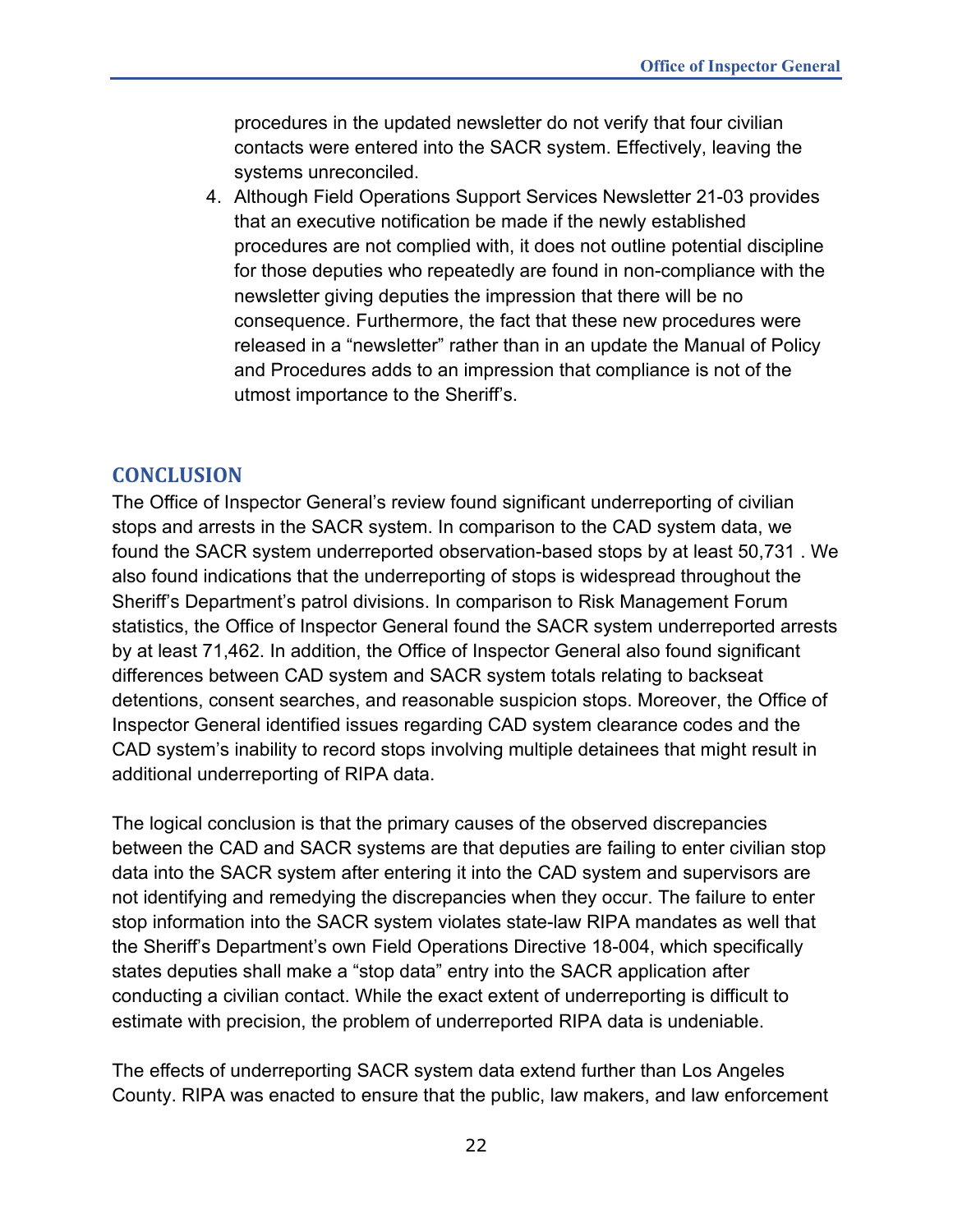officials are aware of the racial inequities in civilian stops. As one of the largest law enforcement agencies in the state, the Los Angeles Sheriff's Department conducts a large percentage of state-wide civilian stops. The RIPA Board analyzes the Sheriff's Department's stop data to help identify issues of racial profiling and promulgate recommendations to remedy these issues. The submission of inaccurate data to the Attorney General's Office undermines the purpose of RIPA because inaccurate data may compromise the effectiveness of the research and analysis efforts by the RIPA Board.

Although the Sheriff's Department has acknowledged the accuracy issues in the SACR system, it has been unable to implement a plan to audit and reconcile CAD and SACR system totals to ensure the accuracy of its published RIPA data. As a result, it appears that the Sheriff's Department has been significantly underreporting state-law required RIPA data to the California Attorney General. The Office of Inspector General urges the Sheriff's Department to adopt the following recommendations to improve the accuracy and oversight of its RIPA data.

## <span id="page-23-0"></span>RECOMMENDATIONS

- 1. A comprehensive audit of the CAD and the SACR systems from July 2018 to the present identifying all errors within the prior reports should be conducted by a qualified third-party entity. That entity should prepare a report to be submitted to the California Department of Justice noting the errors and documenting the accurate data.
- 2. To promote transparency and oversight, the Sheriff's Department should make **ALL** CAD system data available upon request to the Office of Inspector General.
- 3. The Sheriff's Department should develop internal controls that ensure deputies are entering appropriate stop data in both the CAD and SACR systems, including but not limited to:
	- a. Revising Field Operations Support Services Newsletter 21-03 "SACR MDC/CAD Clearance" so the procedures and exception reports outlined in this Newsletter apply to **all calls for service** and **all observations**  entered in the CAD system. These revisions should also include exception reports that identify missing CAD entries which contain all the stat codes as listed in Field Operations Support Services Newsletter 18-07. These procedures should continue to be conducted on a daily basis by a Sheriff's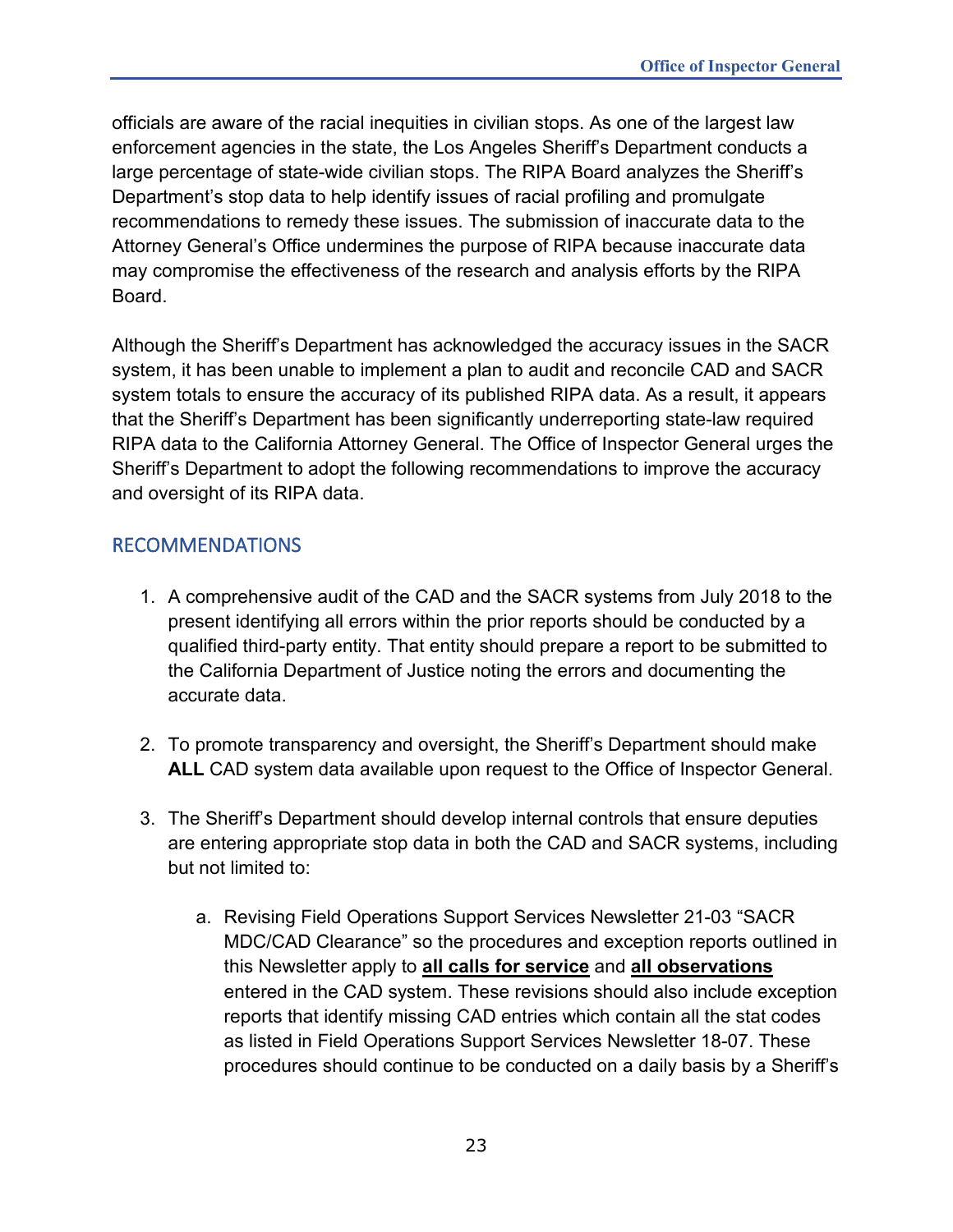Department supervisor or her/his designee and any discrepancies corrected within 24 hours.

- b. Sheriff's Department should implement unit-level real-time audit procedures that reconcile the number of people entered into the SACR system with the number of people identified in the CAD system based on the "94x" clearance codes and any discrepancies corrected within 24 hours.
	- i. The Sheriff's Department asserted that the implementation of additional clearance codes pursuant to Field Operations Support Services Newsletter 21-03 failed because the CAD system was unable to handle an expansion of that nature.
	- ii. Therefore, the Sheriff's Department should conduct in conjunction with other County partners a comprehensive assessment of CAD system capabilities and determine whether there is a feasible way forward to implement Field Operations Support Services Newsletter 21-03.
- c. Develop a SACR system report listing the number of people stopped per CAD TAG number<sup>[51](#page-24-0)</sup> and reconcile this report to the number of people listed in each deputy's daily work sheet. This reconciliation should be conducted on a daily basis by a unit supervisor or his/her designee and any discrepancies corrected within 24 hours.
- d. Results of unit level audits on SACR and CAD systems should be included in the Risk Management Forums for presentation and discussion by Sheriff Department executives and unit commanders.
- e. Results of unit level audits of SACR and CAD systems should be published on the Sheriff's Department website on a monthly basis.
- 4. For future reports, the Sheriff's Department Audits and Accountability Bureau should conduct regular audits to reconcile any data discrepancies between the

<span id="page-24-0"></span> $51$  A "TAG" number is a specific number assigned to each field incident (call for service or observation) within the CAD system for a specific day and specific unit/station and recorded in each Deputy's Daily Work Sheet (DDWS) per Field Operations Directive 00-004 Deputy's Daily Work Sheet and Logging Public Contacts. See, Sheriff's Automated Contact Reporting (SACR) System User Guide for Deputy version 1.5, page 5. The Sheriff's Department uses this unique TAG number in both the CAD system and the SACR system to create a common identifier in both databases that can be used to cross reference incidents logged into both systems.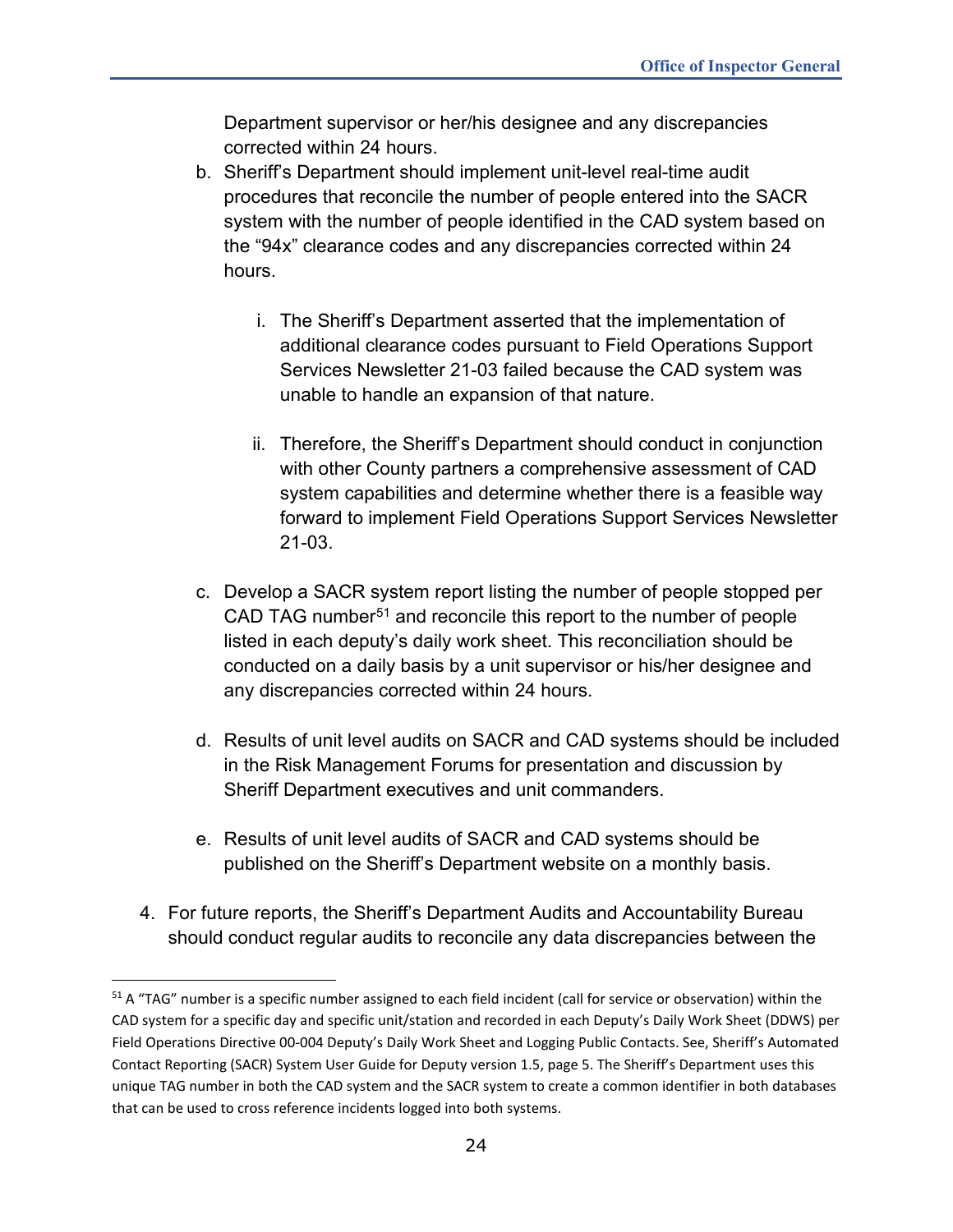CAD system and the SACR system and take immediate action to correct any observed discrepancies **BEFORE** submitting the information to the State of California.

- 5. The Sheriff's Department should conduct annual trainings at each station on the requirements of RIPA.
	- a. Training curriculum should include training on the requirements of Field Operations Directive 18-004 and Manual of Policy and Procedures 5- 09/520.25, which set forth guidance on what data to enter into SACR system.
	- b. Trainings should stress the importance of entering the required stop data entries in both the CAD and SACR systems and potential disciplinary ramifications for not entering proper data in either system.
- 6. The Sheriff's Department should establish a RIPA Compliance Help Desk where deputies in the field can call in to ask questions on what to enter into the databases. Similar help desks are already in place supporting other computer programs within the Sheriff's Department.
- 7. The Sheriff's Department should develop a concrete fiscal plan to replace the CAD system with a single system for logging civilian contacts to avoid redundant data entry and underreporting of data.